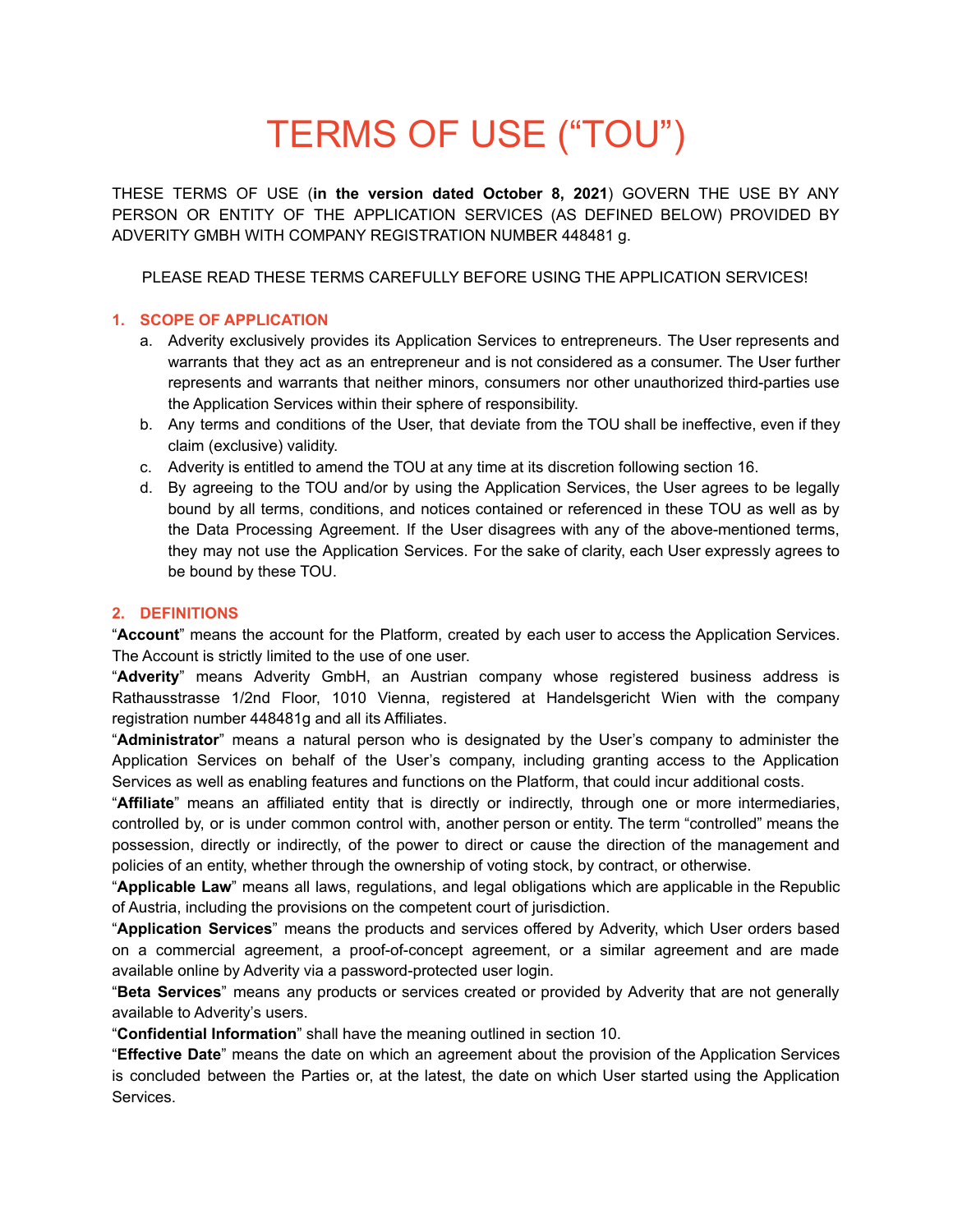

"**Feedback**" means any materials, including but not limited to comments, suggestions, ideas, or other information provided by the User to Adverity.

"**Malicious Code**" means viruses, worms, time bombs, trojan horses, and other harmful or malicious code, files, scripts, agents, or programs.

"**Party**" and "**Parties**" means Adverity and/or the User concerning their business relationship.

"**Platform**" refers to a specific URL, provided by Adverity, where the Application Services are operating. "**Subscription**" means the provision of the Application Services from Adverity to User via the Platform.

"**Subscription Term**" means the agreed period for which Adverity makes available the Application Services to the User.

"**TOU**" means these Terms of Use, which are deemed to be accepted by using the Application Services. "**User**" means anyone who uses the Application Services.

"**User Data**" means all electronic data or information submitted by the User to the Application Services.

"**User Guide**" means online help, training, how-to documents, and explanatory materials that assist the User in using the Application Services (as such materials may be updated from time to time), accessible via log-in to the Application Services or otherwise as made available by Adverity.

# **3. ACCOUNT REGISTRATION**

To use the Application Services, an Account will be provisioned to the User and the latter must represent and warrant:

- a. to provide Adverity with accurate, up-to-date, and complete information, which is required to set up an account;
- b. to keep any logins, passwords, or other credentials in connection with the Application Services secret;
- c. to maintain and promptly update any information the User provides to Adverity; and
- d. to notify Adverity immediately of any unauthorized use of this information or any other breach of security within their sphere of responsibility by sending an email to support@adverity.com.

# **4. USE OF APPLICATION SERVICES**

- a. The User shall:
	- i. be responsible for their compliance with the TOU, the Applicable Law as well as for the accuracy, quality, and legality of the User Data and of how the User acquires the User Data. The User represents and warrants that the User Data will not infringe any copyright, patent, trade secret, or other proprietary right held by any third party;
	- ii. use all reasonable efforts to prevent unauthorized access to, or use of, the Application Services, and notify Adverity promptly of any such unauthorized access or use;
	- iii. use the Application Services only following the User Guide and the Applicable Law; and
	- iv. use each registration and each Account exclusively by themselves. The joint use of one Account by several people or the transfer of the Account to a third party, either against payment or for free, is strictly forbidden.
- b. The User shall not:
	- i. make the Application Services available to anyone else;
	- ii. sell, resell, rent, or lease the Application Services or the right to use them;
	- iii. use the Application Services to store or transmit infringing, libelous, or otherwise unlawful or tortious material, or to store or transmit material in violation of third-party rights;
	- iv. use the Application Services to store or transmit Malicious Code;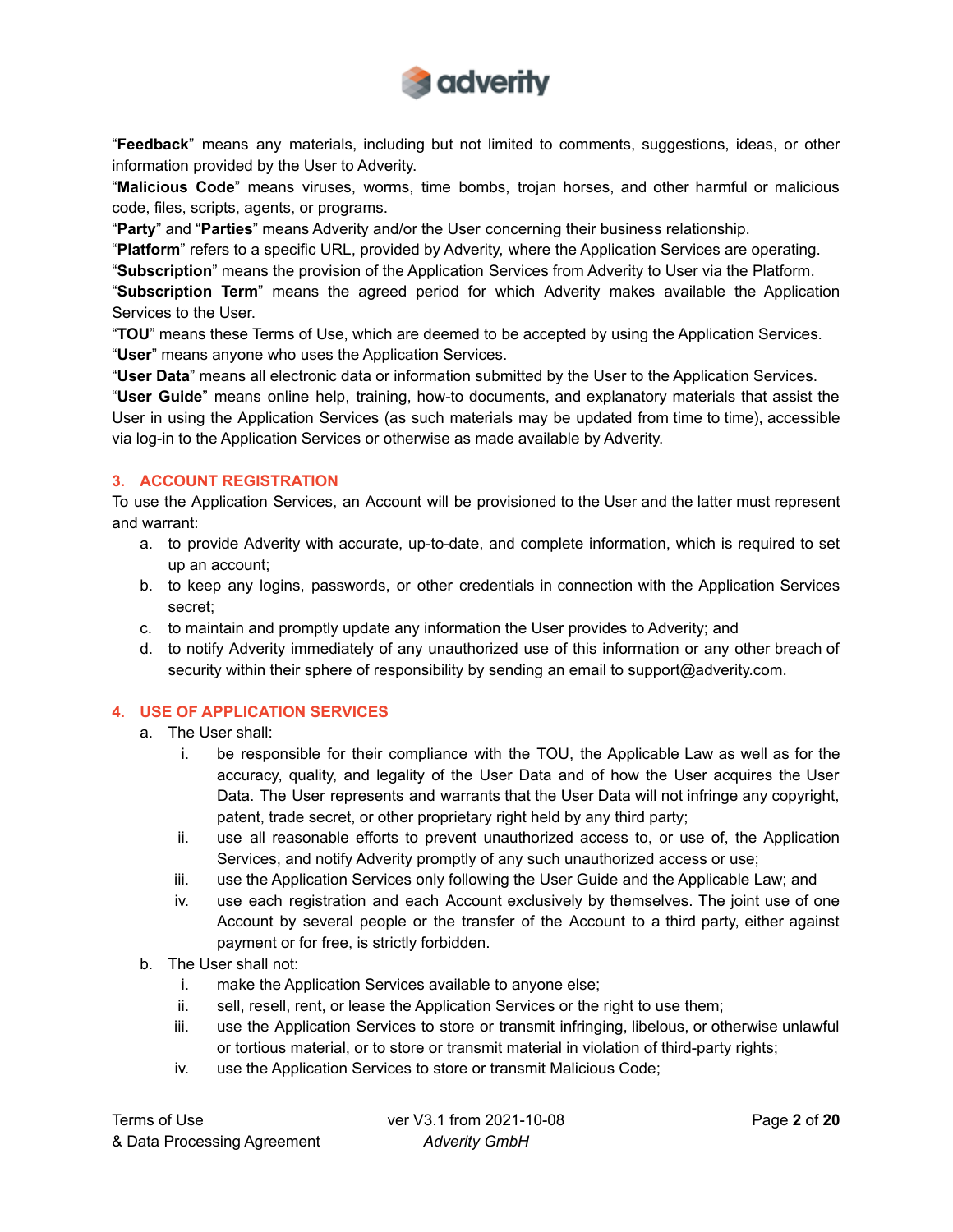

- v. interfere with or disrupt the integrity or performance of the Application Services or third-party data contained therein;
- vi. attempt to gain unauthorized access to the Application Services or their related systems or networks; or
- vii. use the Application Services beyond the scope permitted in writing.
- c. In the event, the User breaches any provision of the TOU Adverity may, in addition to any other right which Adverity might have under the Applicable Law, suspend the User's access to the Application Services.

### **5. THIRD-PARTY SERVICES**

- a. The Application Services allow the User to gather data from multiple third-party data sources and services, including various third-party websites. The third-party services from which the data can be gathered are selected by Adverity at its sole discretion and Adverity reserves the right to select, discontinue and change such available sources at any time. Adverity assumes no liability whatsoever for the data or other content collected from third-party services.
- b. The User is solely responsible for ascertaining that they have the right to use the third-party services for gathering and processing any such data by using the Application Services, and the User must obtain any such consents and authorizations as may be needed from time to time concerning such data or other content and their processing.
- c. The Application Services may be used as an add-on to various third-party services and software. Adverity does not assume any liability for such third-party services or software, the User is exclusively responsible for obtaining any necessary licenses or consents needed for their use. The User must familiarize themselves with the applicable terms and conditions, including any restrictions on use, concerning any such third-party services the User agrees to comply with such third-party terms and conditions in addition to the TOU.
- d. Furthermore, the Application Services may contain links to websites and content of third parties as a service to those interested in this information. Adverity does not monitor, endorse, or adopt, or have any control over, any third-party content. Adverity undertakes no responsibility to update or review any third-party content and can make no guarantee as to its accuracy or completeness. Additionally, if the User follows a link or otherwise navigates away from the Application Services, they need to be aware that the TOU will no longer govern. The User should review the applicable terms and policies, including privacy and data gathering practices, of any third-party content or service provider to which they navigate from the Application Services. The User accesses and uses third-party content at their own risk.
- e. The Application Services may contain advertisements and promotions from third parties. The User's business dealings or correspondence with, or participation in promotions of, advertisers other than Adverity, and any terms, conditions, warranties, or representations associated with such dealings, are solely between the User and such third party.

### **6. MODIFICATIONS TO THE APPLICATION SERVICES**

a. Adverity reserves the right to modify, discontinue, and restrict, temporarily or permanently, all or part of the Applications Services at its sole discretion. Neither Adverity nor its suppliers will be liable to the User or any third party for any modification, discontinuance, or restriction of the Application Services.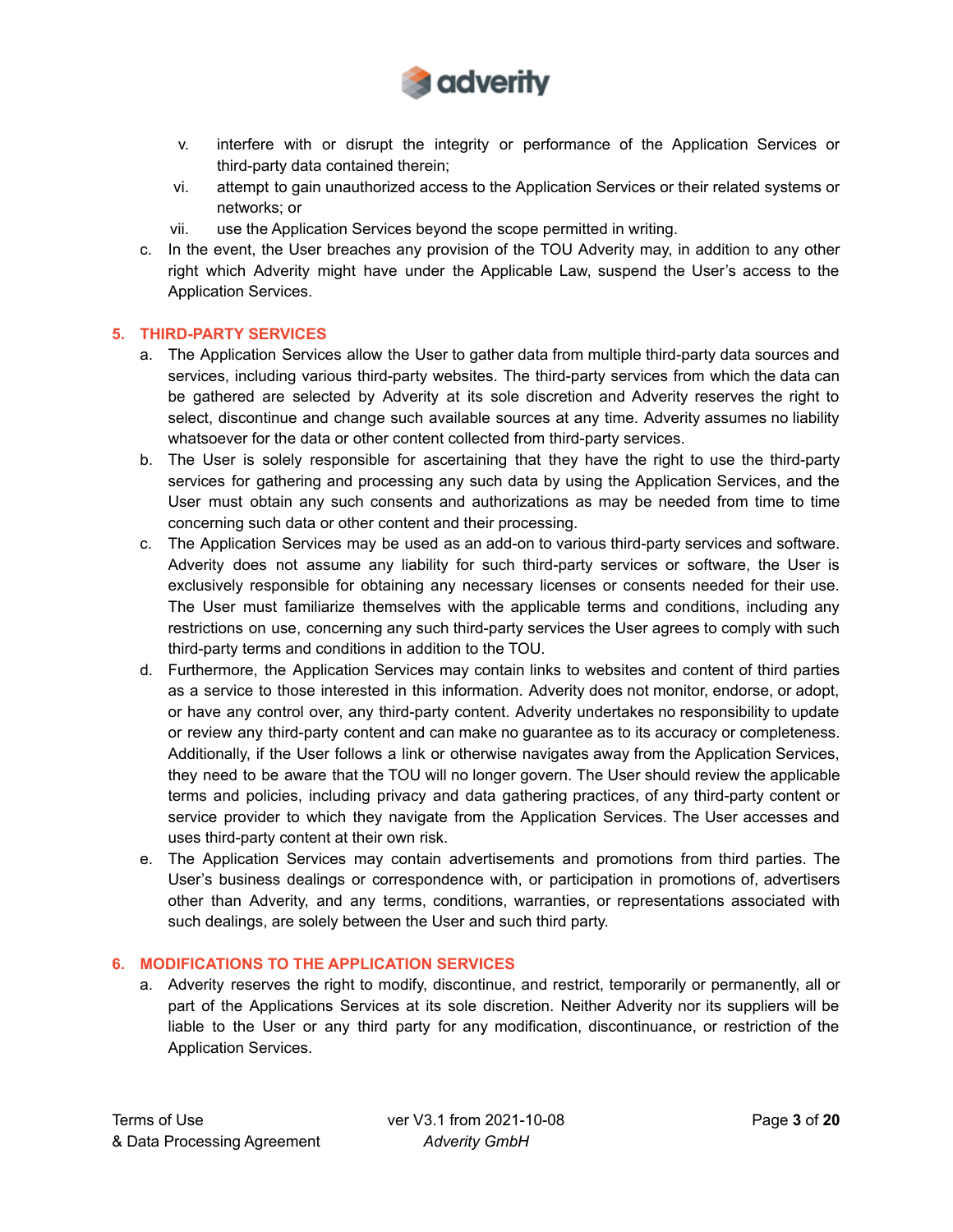

- b. If Adverity ceases the Application Services, it shall at its sole discretion and as the User's exclusive remedy;
	- i. permit the User to continue the use of the Application Services until the end of the Subscription Term; or
	- ii. terminate the Subscription of the User before the end of the Subscription Term and refund them any pre-paid Subscription Fee on a prorated basis.
- c. From time to time, Adverity may invite the User to try, at no additional charge, Beta Services. Any Beta Services will be designated as beta, pilot, limited release, developer preview, non-production, or by a description of similar import. Beta Services are provided for evaluation purposes and not for production use, are not supported, may contain bugs or errors, are subject to change in Adverity's sole discretion, and may be subject to additional terms. The User shall immediately inform Adverity of any bugs or errors experienced, and otherwise, provide its feedback to, and cooperate with, Adverity on Beta Services as reasonably requested by Adverity. Beta Services are provided "as is" with no express or implied warranty and Adverity disclaims all liability for Beta Services. Adverity may discontinue Beta Services at any time in Adverity's sole discretion and may never make them generally available.

# **7. USER'S FEEDBACK**

The User grants Adverity a nonexclusive, royalty-free, perpetual, irrevocable, and fully sublicensable right to use their feedback for any purpose without compensation or attribution to the User.

### **8. PROPRIETARY RIGHTS**

- a. Adverity reserves all rights, title, and interest in and to the Application Services, including all related intellectual property rights. No rights are granted to User hereunder other than as expressly set forth herein.
- b. User shall not:
	- i. modify, copy, or create derivative works based on the Application Services;
	- ii. reverse engineer the Application Services; or
	- iii. access the Application Services to
		- build a competitive product or service, or
		- copy any ideas, features, functions, or graphics of the Application Services.
- c. As between User and Adverity, User shall own all User Data, including all reports, statistics, and other data to the extent generated solely from User Data, and all intellectual property rights therein.
- d. Adverity shall own all rights, title, and interest, including all intellectual property rights, in and to any improvements to the Application Services or any new programs, upgrades, modifications, or enhancements developed by Adverity in connection with rendering the Application Services to User, even when refinements and improvements result from User's request or suggestion. In the case that the intellectual property rights of such refinements and improvements are not automatically transferred to Adverity under the TOU or otherwise, User hereby transfers and assigns (and, if applicable, shall cause its Affiliates to transfer and assign) to Adverity all rights, title, and interest which User or its Affiliates may have in or to such refinements and improvements.
- e. The User agrees that Adverity may disclose the relationship between the User and Adverity as well as the User's name and logo on Adverity's website and in promotional materials.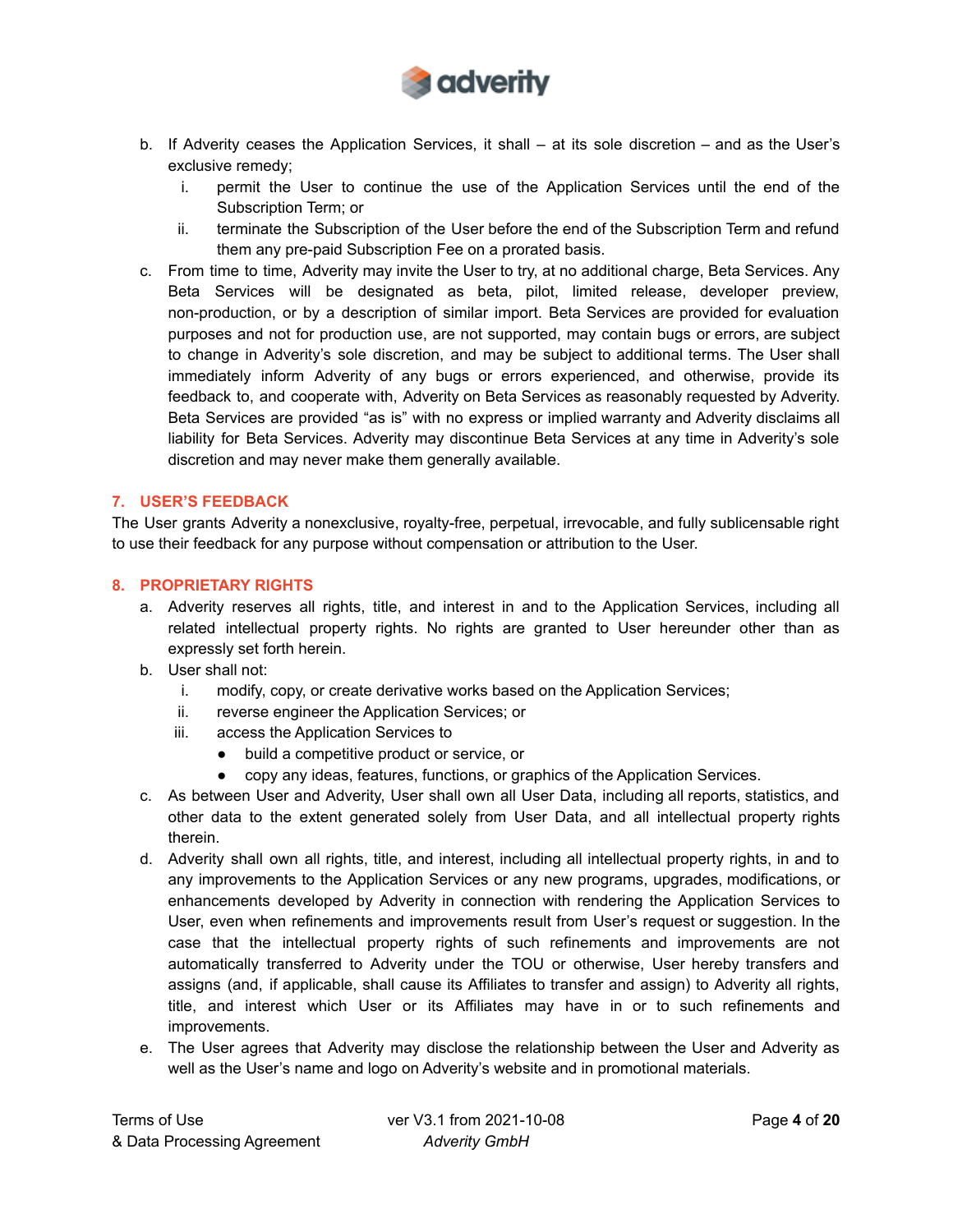

# **9. INDEMNIFICATION**

- a. Adverity shall defend User against any claim, demand, suit, or proceeding made or brought against User by a third party alleging that the use of the Application Services as permitted hereunder infringes or misappropriate the intellectual property rights of a third party (a "Claim Against User"), and shall indemnify User for any damages, attorneys' fees and other costs finally awarded against User as a result of, and for amounts paid by User under a court-approved settlement of, a Claim Against User; provided that User:
	- i. promptly gives Adverity written notice of the Claim Against User;
	- ii. gives Adverity sole control of the defense or settlement of the Claim Against User (provided that Adverity may not settle any Claim Against User unless the settlement unconditionally releases Customer of all liability); and
	- iii. provides to Adverity reasonable assistance, at Adverity's expense. If Adverity receives information regarding an infringement, misappropriation, or another claim, Adverity may in Adverity's discretion, and at no cost to User
		- modify the Application Services, so that they no longer infringe,
		- misappropriate, or give rise to any other claim;
		- obtain a license for User's continued use of the subject Application Services following the TOU; or
		- terminate the User's Subscription for such Application Services upon 30 days written notice and refund to User any prepaid fees covering the remainder of the term of the terminated Subscription.
- b. Adverity shall have no obligation to indemnify User to the extent any Claim Against User arises from User's breach of these Terms.
- c. The User shall defend Adverity against any claim, demand, suit, or proceeding made or brought against Adverity by a third party alleging that the User Data or the use of the Application Services by the User is in breach of these Terms, infringe or misappropriate the property rights of a third party or violates Applicable Law and shall indemnify Adverity for any damages, attorneys' fees, and other costs finally awarded against Adverity as a result of, or for any amounts paid by Adverity under a court-approved settlement of a claim against Adverity, provided that Adverity:
	- i. promptly gives the User written notice of the claim against Adverity;
	- ii. gives the User sole control of the defense or settlement of the claim against Adverity (provided that the User may not settle any claim against Adverity unless the settlement unconditionally releases Adverity of all liability); and
	- iii. provides to the User all reasonable assistance, at the User's expense.

# **10. CONFIDENTIAL INFORMATION**

a. "Confidential Information" means (a) any technical and business information relating to proprietary ideas, patentable ideas and/or trade secrets, existing and/or contemplated products and services, research and development, production, costs, profit and margin information, finances and financial projections, clients, marketing, and current or future business plans and models, regardless of whether such information is designated as "Confidential Information" at the time of its disclosure; (b) any product information of Adverity's Application Services as well as data transferred via the Application Services; (c) in addition to the above, Confidential Information shall also include, and the Parties shall have a duty to protect other confidential and/or sensitive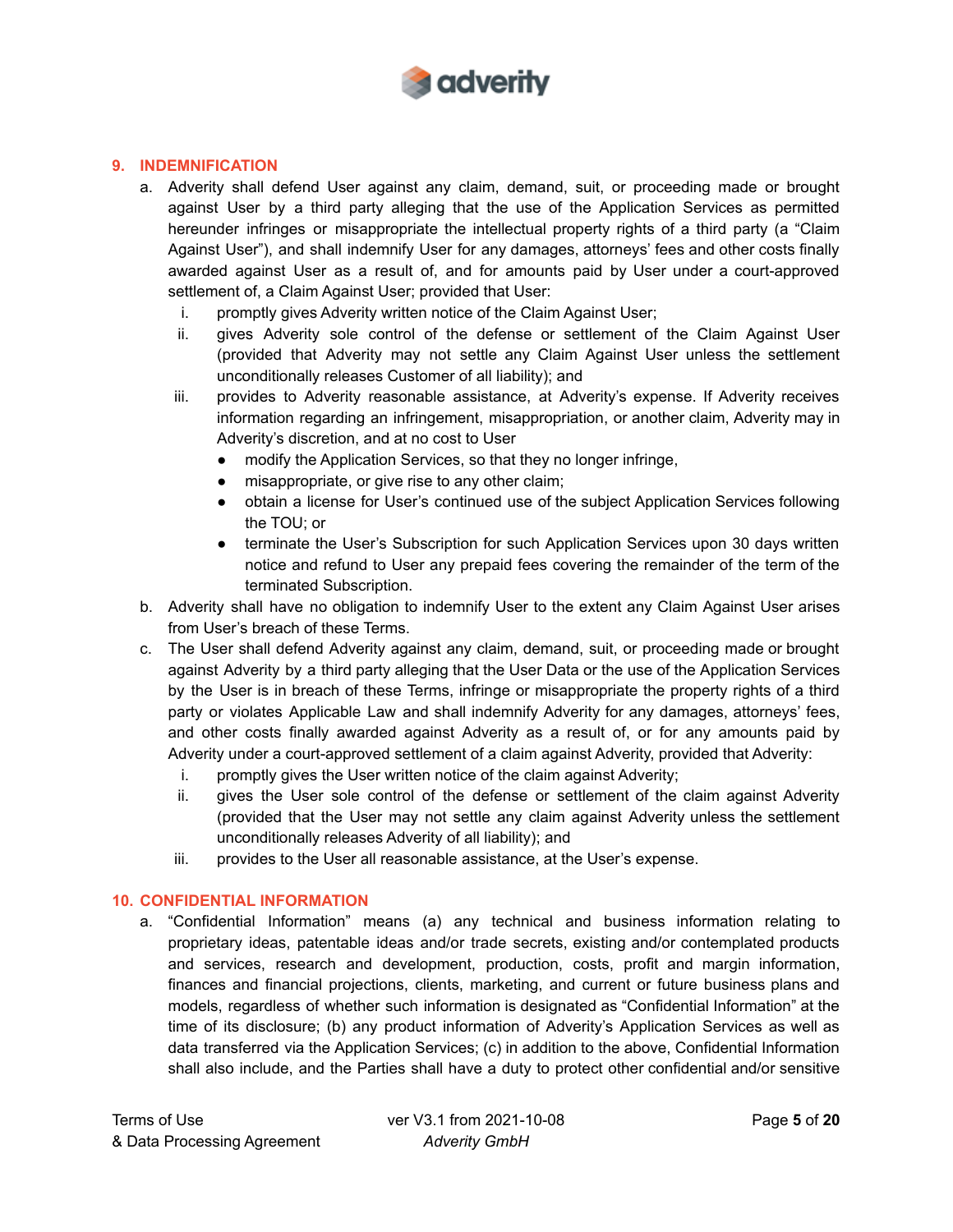

information which is (I) disclosed as such in writing and marked as confidential (or with other similar designation) at the time of disclosure; and/or (II) disclosed in any other manner and identified as confidential at the time of disclosure and which is summarized and designated as confidential in a written memorandum delivered within 30 days after the disclosure; and (d) excludes any information that is (I) is in possession of a Party prior to its receipt from the other Party; (II) is or becomes publicly known without a breach of this section 10.; (III) is developed independently by the other Party; or (IV) is received from another source who can disclose it lawfully and without an obligation to keep it confidential.

- b. The Parties shall only use the Confidential Information for the Purpose and shall not disclose the Confidential Information to third parties. Either Party may disclose the other Party's Confidential Information if required by law as long as the other Party will be informed promptly by written notice (to the extent permitted by law) of the requirement before the disclosure and assistance will be provided to the other Party in obtaining an order protecting the information from public disclosure. Neither party shall reverse engineer, disassemble, or decompile any prototypes, software, samples, or other tangible objects that embody the Confidential Information.
- c. The Parties acknowledge that the Confidential Information is a valuable, special, and unique asset for each Party which shall be protected with the highest standard of care. Therefore, the Parties agree that they shall not disclose, utilize, employ, exploit or in any other manner use the Confidential Information disclosed by the other Party for any other reason than the Purpose. The Parties shall limit disclosure of Confidential Information within their organization to those directors, officers, partners, contractors, and/or employees having a need to know and shall not disclose Confidential Information to any third party without the prior written consent of the other Party. Before the disclosure, each Party must ensure that the recipients are required to protect the Confidential Information on terms as protective as this section 10. and accept responsibility for each recipient's use of Confidential Information. Upon request, the Parties shall provide each other with a complete and updated list of all such recipients. The Parties shall take reasonable measures to protect the secrecy of and avoid disclosure and/or unauthorized use of the Confidential Information. A Party shall promptly notify the other Party of any actual or suspected unauthorized use or disclosure of the Confidential Information.
- d. If a Party discloses Confidential Information in violation of this section 10., the Party in breach shall notify the other Party in writing of such disclosure immediately upon discovery of the violation and no later than 5 business days after such disclosure.
- e. Neither Party shall be obliged to disclose or provide any Confidential Information to the other Party. Nothing in this section 10. shall obligate the Parties to purchase any service, goods, or intangibles from the other Party or to proceed with any transaction between them or contemplated by this section 10.
- f. ALL CONFIDENTIAL INFORMATION IS PROVIDED "AS IS." THE PARTIES MAKE NO WARRANTIES, EXPRESS, IMPLIED, OR OTHERWISE, REGARDING THE ACCURACY, COMPLETENESS, OR PERFORMANCE OF ITS CONFIDENTIAL INFORMATION. EACH PARTY REPRESENTS AND WARRANTS THAT IT HAS THE RIGHT TO DISCLOSE ALL CONFIDENTIAL INFORMATION PROVIDED TO THE OTHER PARTY. THE PARTIES SHALL INDEMNIFY AND DEFEND EACH OTHER FROM ALL THIRD-PARTY CLAIMS RESULTING FROM THE NEGLIGENT OR WRONGFUL DISCLOSURE OF A THIRD PARTY'S CONFIDENTIAL INFORMATION.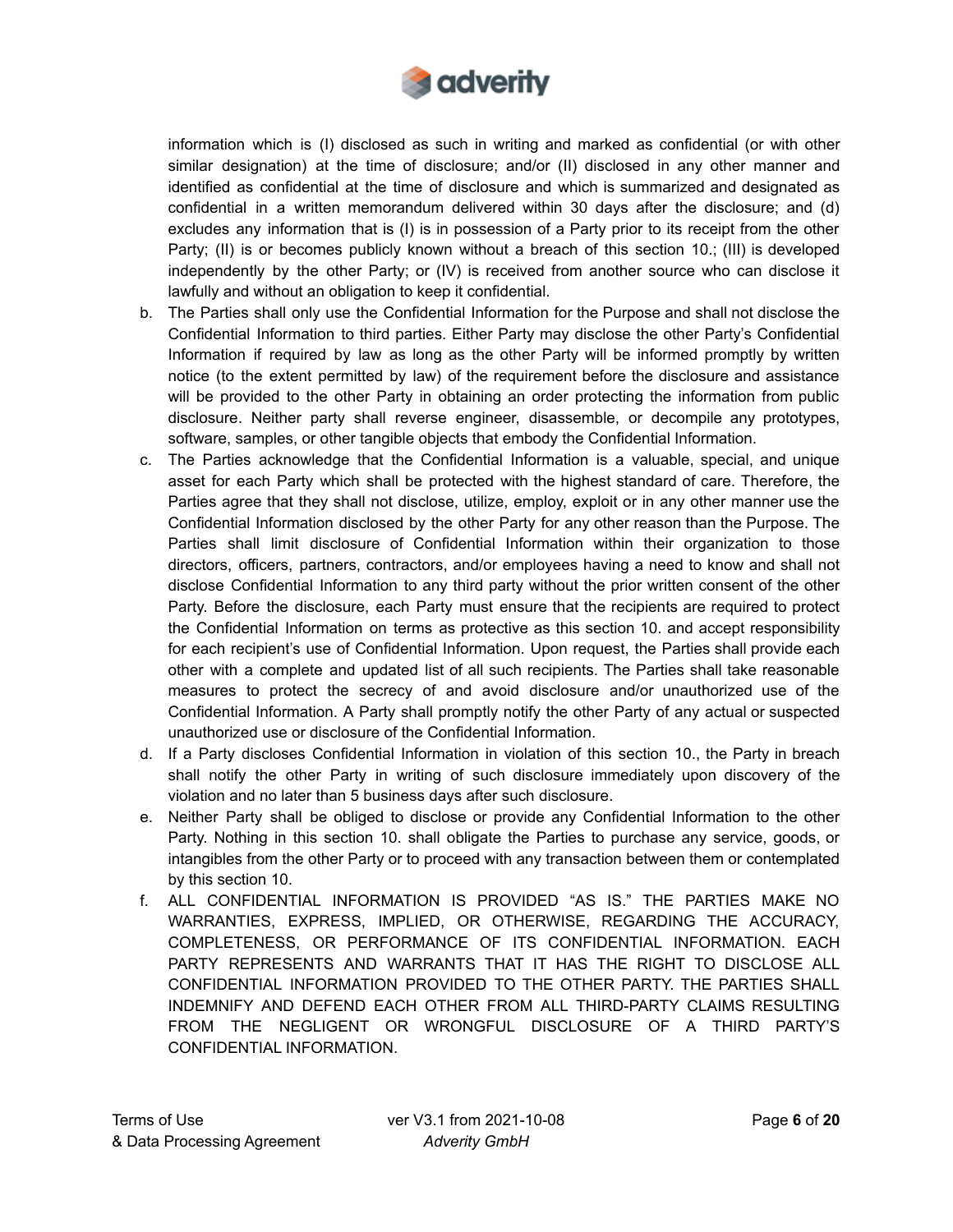

- g. All documents and other tangible objects containing or representing Confidential Information and all copies of them shall be and remain the property of the disclosing Party and shall be promptly returned to this Party or destroyed (with proof of such destruction), each within 14 days of the written request or upon the termination of the Parties' business relationship.
- h. Nothing in this section 10. is intended to grant any rights in or to the Confidential Information, including without limitation, under any patent, copyright, or another intellectual property right of the other Party.
- i. Each Party acknowledges that any violation or threatened violation of this section 10. may cause irreparable injury to the other Party, entitling the other Party to seek injunctive relief in addition to all legal remedies.

# **11. DATA PROTECTION**

The User agrees to be legally bound by all terms, conditions and notices contained or referenced in the Data Processing Agreement (find below), which forms an integral part of the TOU.

# **12. AGGREGATED ANONYMOUS DATA**

- a. Notwithstanding anything to the contrary herein, the User consents that Adverity may obtain and aggregate technical and other data about the User's use of the Application Services.
- b. In addition to the aforementioned, Adverity may obtain and aggregate marketing metrics data as statistical averages for benchmarking purposes if the Administrator consents thereto by enabling certain features and functions within the Platform in relation to benchmarking.
- c. Such aggregated data is anonymous and non-personally identifiable concerning the User. Adverity may use it to analyze, improve, support, and operate the Application Services, and for commercial distribution of benchmarking data and industry reports. In that case, Adverity will not identify the User as a source of any aggregated anonymous data.

# **13. DISCLAIMER & LIMITATION OF LIABILITY**

- a. THE APPLICATION SERVICES ARE PROVIDED ON AN "AS IS" AND "AS AVAILABLE" BASIS. ADVERITY MAKES NO REPRESENTATIONS, WARRANTIES, TERMS, CONDITIONS, OR STATEMENTS, EXPRESS OR IMPLIED, STATUTORY OR OTHERWISE REGARDING ANY MATTER, INCLUDING THE MERCHANTABILITY, SUITABILITY, OR FITNESS FOR A PARTICULAR USE OR PURPOSE, OR THAT THE OPERATIONS OF THE APPLICATION SERVICES WILL BE UNINTERRUPTED OR ERROR-FREE.
- b. ANY (OPTIMIZATION) RECOMMENDATIONS, SUGGESTIONS, OR FORECASTS CREATED BY THE APPLICATION SERVICES AND BASED ON THE DATA PROVIDED BY THE USER ARE NOT GUARANTEED TO BE CORRECT. ADVERITY MAKES NO WARRANTIES OR REPRESENTATIONS, EXPRESS, IMPLIED, OR OTHERWISE REGARDING THE ACCURACY, COMPLETENESS, OR PERFORMANCE OF THE PROVIDED INFORMATION. USER ACKNOWLEDGES THAT ADVERITY CANNOT BE HELD LIABLE AT ANY TIME FOR ANY LOSSES DUE TO DECISIONS OR TRANSACTIONS MADE BASED ON THIS INFORMATION.
- c. EXCEPT FOR BODILY INJURY OF A PERSON, ADVERITY, ITS SUPPLIERS, OFFICERS, AFFILIATES, REPRESENTATIVES, CONTRACTORS, AND EMPLOYEES SHALL NOT BE RESPONSIBLE OR LIABLE CONCERNING ANY SUBJECT MATTER OF THIS TOU UNDER ANY CONTRACT, NEGLIGENCE STRICT LIABILITY, OR OTHER THEORY FOR AN ERROR OR INTERRUPTION OF THE USE OF FOR LOSS OR INACCURACY OR CORRUPTION OF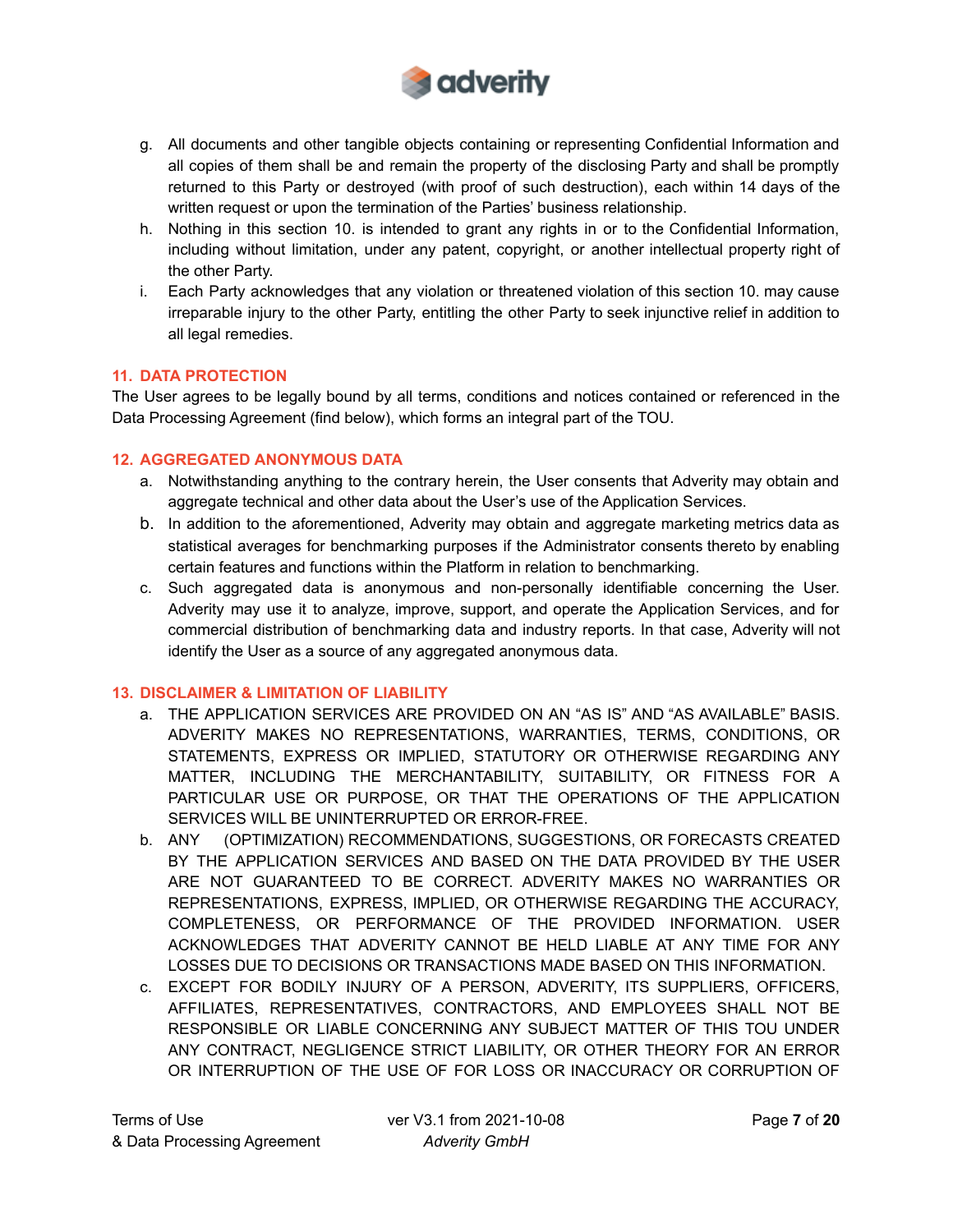

DATA OR COSTS OF PROCUREMENT OF SUBSTITUTE SERVICES OR TECHNOLOGY OR LOSS OF BUSINESS, FOR ANY INDIRECT, EXEMPLARY, INCIDENTAL, SPECIAL OR CONSEQUENTIAL DAMAGES, OR FOR ANY MATTER BEYOND ADVERITY'S REASONABLE CONTROL. ADVERITY'S TOTAL LIABILITY SHALL BE LIMITED TO THE SUM OF ALL FEES PAID BY THE USER TO ADVERITY IN 12 MONTHS PRECEDING THE DAMAGING EVENT.

d. ADVERITY SHALL NOT BE LIABLE FOR ANY LOSS OF, OR DAMAGE TO, DATA OR PROGRAMS TO THE EXTENT THAT SUCH LOSS OR DAMAGE WOULD HAVE BEEN AVOIDED OR MITIGATED BY ADEQUATE PREVENTATIVE MEASURES OF THE USER.

### **14. ASSIGNMENT**

The Subscription is not assignable, transferable, or sublicensable by the User except with Adverity's prior written consent. Adverity may transfer and assign any of its rights and obligations under the TOU without consent to an Affiliate.

### **15. SEVERABILITY CLAUSE**

Should one or more provisions of the TOU be or become invalid, the remaining clauses of the TOU shall not be affected. The Parties shall replace the invalid provision with a replacement provision that would have been agreed by the Parties according to their original economic intentions. This principle shall also apply in the case of any unintentional contractual gaps.

### **16. AMENDMENTS TO THE TERMS OF USE**

- a. Adverity is entitled to amend the TOU from time to time for any reason by giving the User notice via email or through the Application Service Platform.
- b. If the User does not agree to the amendments, Adverity shall, at its sole decision and as the User's exclusive remedy;
	- i. permit the User to continue the use of the Application Services according to the prior version of the Terms until the end of the then-current Subscription Term; or
	- ii. terminate the Subscription of the User before the end of the Subscription Term and refund them any pre-paid Subscription Fee on a prorated basis.
- c. Upon any amendment to these Terms, the User may be required to actively consent to the updated Terms by clicking a consent button within the Platform. The continued use of the Application Services, after the amendments of the Terms become effective, constitutes the User's acceptance of the amendments.

### **17. GOVERNING LAW**

These Terms shall be governed exclusively by the laws which are applicable in the Republic of Austria (without regard to its conflict of law rules and the United Nations Convention on Contracts for the International Sale of Goods ["CISG"]). Exclusive legal venue for all disputes under or in connection with the Terms shall be with the courts of Vienna, Austria, having subject matter and territorial jurisdiction.

### **18. SURVIVING PROVISIONS**

The following provisions shall survive even after the Subscription has ended: USER'S FEEDBACK; PROPRIETARY RIGHTS; INDEMNIFICATION; CONFIDENTIAL INFORMATION; DATA PROTECTION;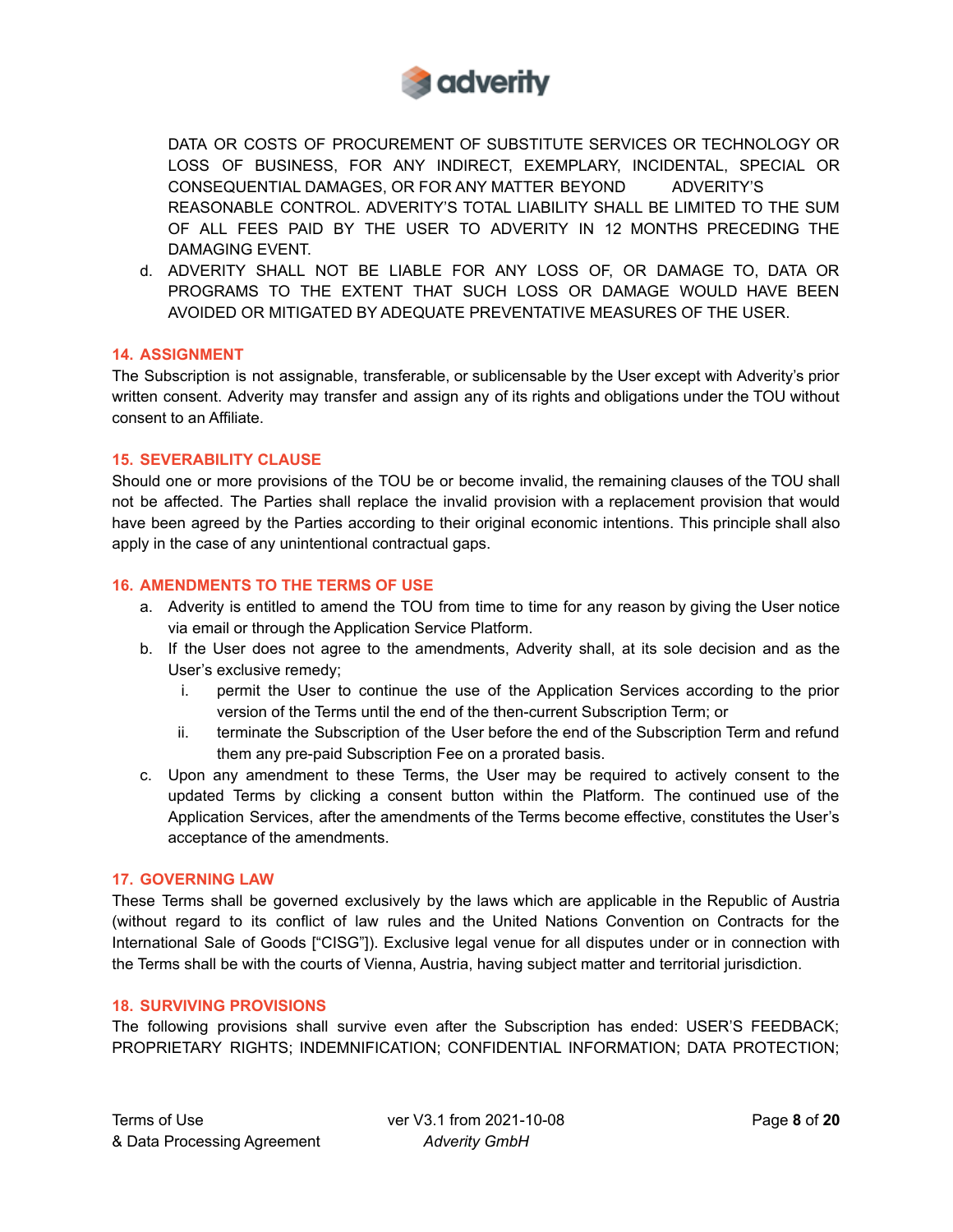

AGGREGATED ANONYMOUS DATA; DISCLAIMER & LIMITATION OF LIABILITY; AMENDMENTS TO THE TERMS OF USE; GOVERNING LAW.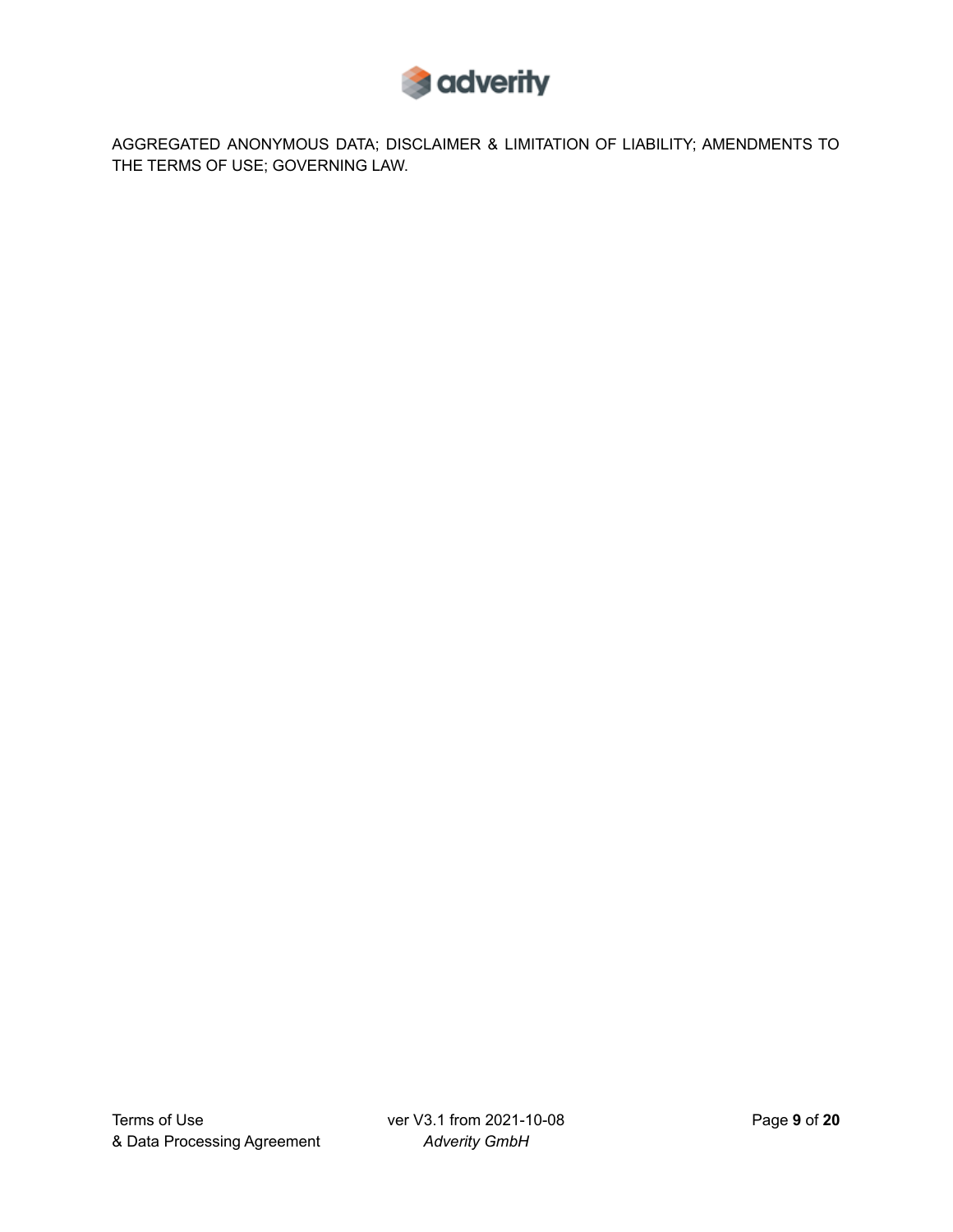

# DATA PROCESSING AGREEMENT ("DPA")

THIS DATA PROCESSING AGREEMENT ("DPA") **(in the version dated October 8, 2021**) GOVERNS THE DATA PROCESSING OPERATIONS BETWEEN THE CUSTOMER ("DATA CONTROLLER") AND ADVERITY GMBH ("DATA PROCESSOR") WITH COMPANY REGISTRATION NUMBER 448481 g. BY ENTERING A COMMERCIAL AGREEMENT THAT REFERENCES THIS DPA, THE CUSTOMER AGREES TO THE TERMS AND CONDITIONS OF THIS DPA.

# **1. BACKGROUND**

- 1. The Data Controller and the Data Processor have entered into the above-mentioned Commercial Agreement ("Agreement") under which the Data Processor shall provide certain services to the Data Controller. Within the scope and for the performance of the services defined in the Agreement, the Data Processor will process besides other data potentially Personal Data on behalf of the Data Controller.
- 2. The Data Controller and the Data Processor have entered into this DPA to fulfill the requirement of a written agreement between a data controller and a data processor of Personal Data as set out in Applicable Data Protection Legislation. In addition to what may be set out in the Agreement, the following shall apply concerning the Data Processor's processing of Personal Data on behalf of the Data Controller. Data subjects, data categories as well as the extent, nature, and purpose of data processing are determined by the Agreement, Appendix 1 to this DPA, and the Data Controller's instructions.

### **2. DEFINITIONS**

All terms used in this DPA are to be understood following the EU General Data Protection Regulation ((EU) 2016/679 "GDPR"), unless otherwise expressly agreed. The following terms and expressions in this DPA shall have the meaning set out below:

"**Applicable Data Protection Legislation**" means any national or internationally binding data protection laws or regulations (including but not limited to the GDPR and the Austrian Data Protection Act ("DSG")) including any requirements, guidelines, and recommendations of the competent data protection authorities applicable at any time during the term of this DPA to, as the case may be, the Data Controller or the Data Processor;

"**Data Controller**" means the legal person who, alone or jointly with others, determines the purposes and means of the processing of Personal Data under this DPA;

"**Data Processor**" means a natural or legal person, public authority, agency, or other body which processes Personal Data on behalf of the Data Controller under this DPA;

"**Sub-processor**" means any legal or natural person, including any agents and intermediaries, processing Personal Data on behalf of the Data Processor as set forth in Art 28 (2) and (4) GDPR and section 4.1 below;

"**Personal Data**" means any information relating to an identified or identifiable living, a natural person ("data subject") as set forth in Art 4 (1) GDPR;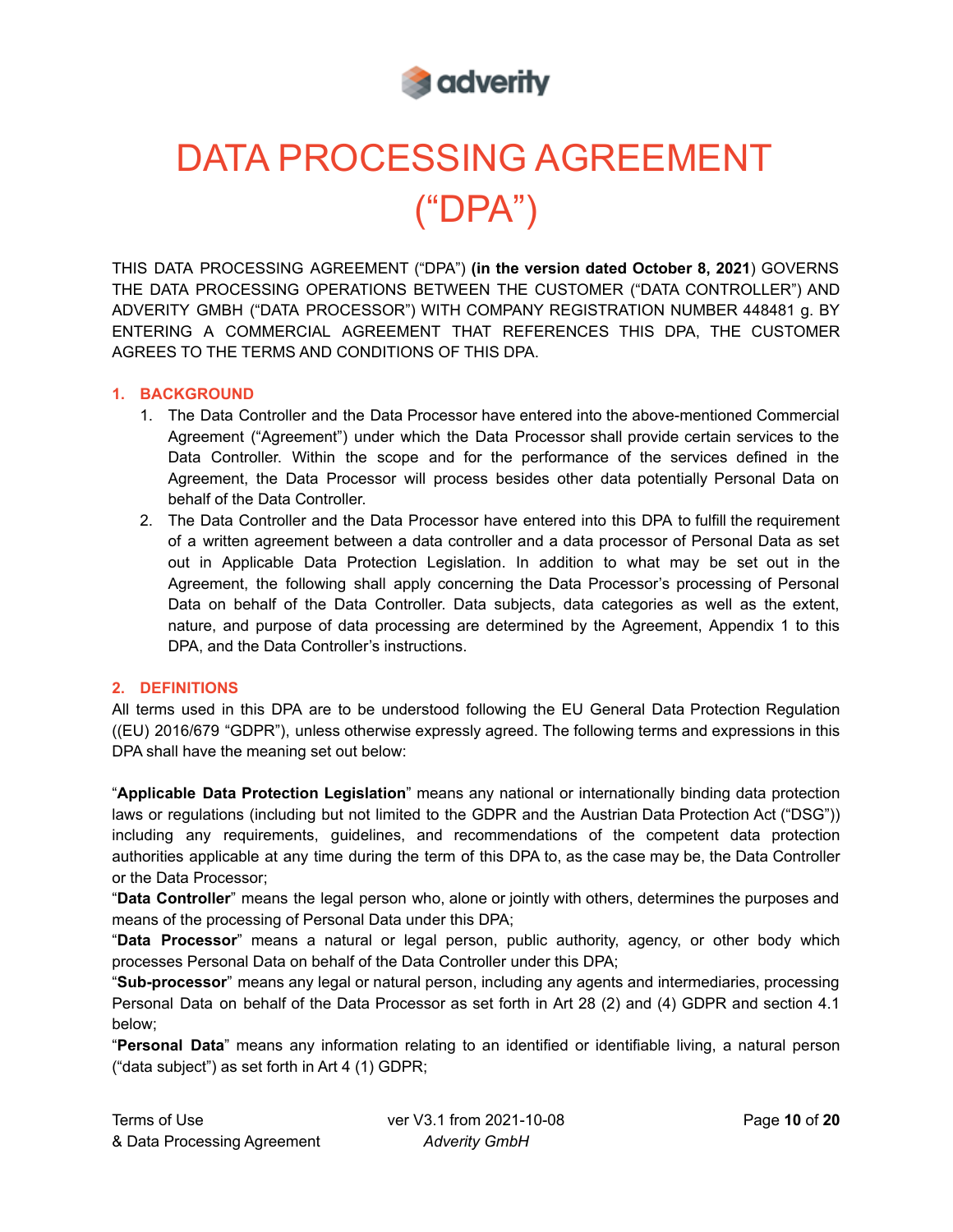

"**Processing**" means any operation or set of operations that is performed on Personal Data or on sets of Personal Data, whether or not by automated means as set forth in Art 4 (2) GDPR.

# **3. PROCESSING OF PERSONAL DATA**

- 1. The Data Processor and any person acting under its authority (e.g. personnel, Sub-processors, and persons acting under the Sub-processor's authority) undertake to only process Personal Data in accordance with documented instructions communicated by the Data Controller (Appendix 1). The Data Processor shall only process Personal Data to the extent necessary to fulfill its obligations under this DPA or Applicable Data Protection Legislation.
- 2. If the services are altered during the term of the Agreement and such altered services involve new or amended processing of Personal Data, or if the Data Controller's instructions are otherwise changed or updated, the parties shall ensure that Appendix 1 is updated as appropriate before or at the latest in connection with the commencement of such processing or change.
- 3. When processing Personal Data under this DPA, the Data Processor shall comply with any and all Applicable Data Protection Legislation and applicable recommendations by competent Data Protection Authorities or other competent authorities and shall keep itself updated on and comply with any changes in such legislation and/or recommendations. The Data Processor shall accept to make any changes and amendments to this DPA that are required under Applicable Data Protection Legislation.
- 4. The Data Processor shall assist the Data Controller in fulfilling its legal obligations under Applicable Data Protection Legislation, including but not limited to the Data Controller's obligation to comply with the rights of data subjects and in ensuring compliance with the Data Controller's obligations relating to the security of processing (Art. 32 GDPR), the notification of a Personal Data Breach (Art 33, 34 GDPR) and the Data Protection Impact Assessment and the prior consultation (Art 35, 36 GDPR), obligation to respond to requests for exercising the data subject's rights to information regarding the processing of its Personal Data. The Data Processor shall not carry out any act, or omit any act, that would cause the Data Controller to be in breach of Applicable Data Protection Legislation.
- 5. The Data Processor shall immediately inform the Data Controller of a request, complaint, message, or any other communication received from a competent authority or any other third party regarding the processing of Personal Data covered by this DPA. The Data Processor may not in any way act on behalf of or as a representative of the Data Controller and may not, without prior instructions from the Data Controller, transfer or in any other way disclose Personal Data or any other information relating to the processing of Personal Data to any third party, unless the Data Processor is required to do so by law. The Data Processor shall assist the Data Controller in an appropriate manner to enable him to respond to such a request, complaint, message, or other communication in accordance with Applicable Data Protection Legislation. In particular, the Data Processor shall not publish any submissions, notifications, communications, announcements, or press releases in the event of a breach of data protection as defined in section 6.3. In the event, the Data Processor, according to applicable laws and regulations, is required to disclose Personal Data that the Data Processor processes on behalf of the Data Controller, the Data Processor shall be obliged to inform the Data Controller thereof immediately, unless prohibited by law.

# **4. SUB-PROCESSORS**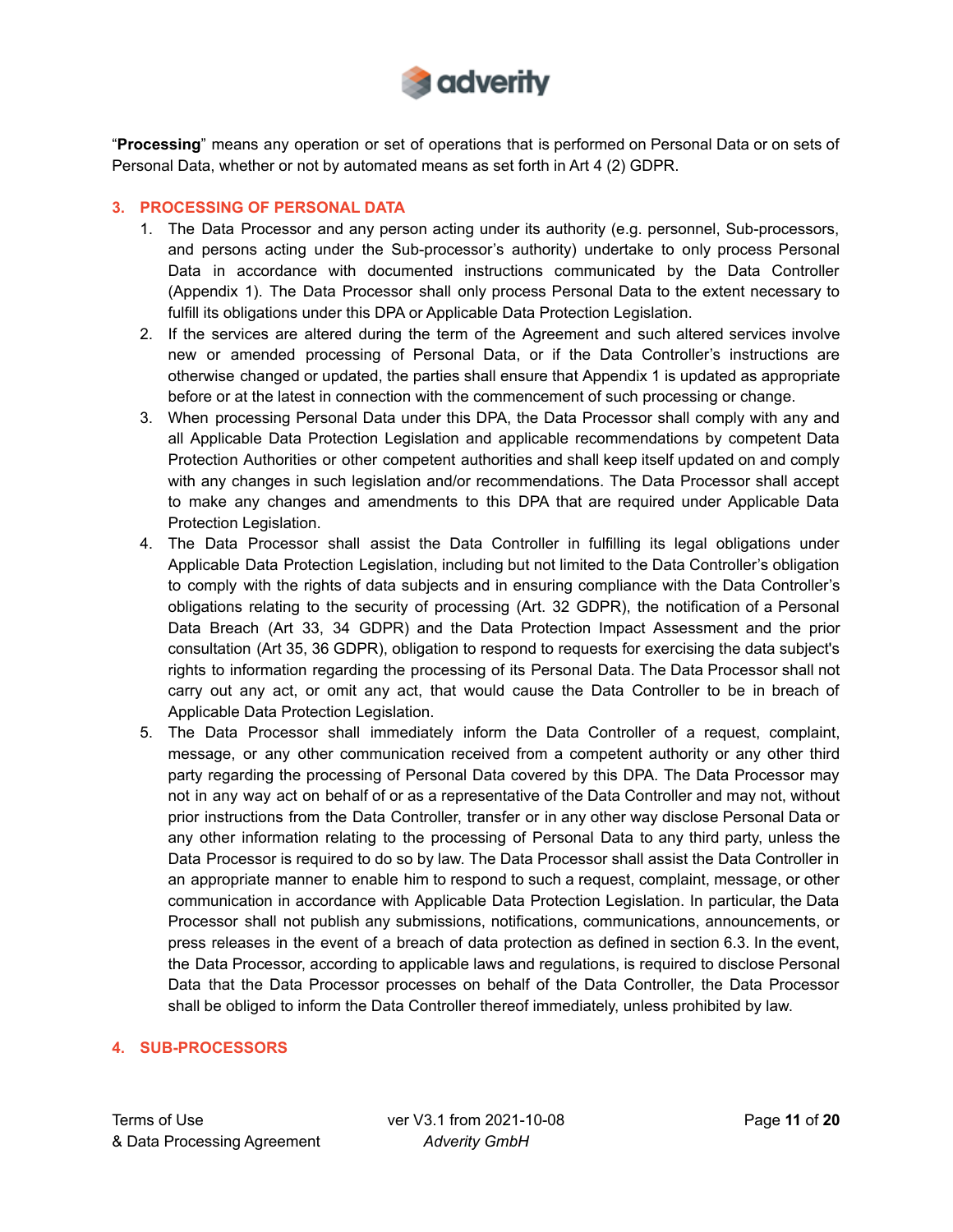

- 1. The Data Controller authorizes the Data Processor to engage the Sub-processors. All Sub-processors authorized by the Data Controller are acting under the authority and subject to direct instructions of the Data Controller. A list of the current Sub-processors is set out in Appendix 1 for the purposes specified therein. The Data Processor shall notify the Data Controller in writing in advance of any changes, in particular before engaging other Sub-processors in which event the Data Processor shall without undue delay and at the latest 8 weeks prior to transferring any Personal Data to a Sub-processor, inform the Data Controller in writing of the identity of such Sub-processor as well as the purpose for which it will be engaged.
- 2. The Data Controller at its own discretion may object to any such changes within 8 weeks after the Data Processor's notice.
- 3. The Data Processor shall impose by a written agreement, which includes an electronic form, on all Sub-processors processing Personal Data under this DPA (including inter alia its agents, intermediaries, and sub-contractors) the same obligations as apply to the Data Processor, in particular the obligations defined in section 4.1 (in particular, the procedure of notification to Data Controller and Data Controller's right to issue direct instructions to Sub-processors) and section 4.2 of this DPA.

### **5. TRANSFER TO THIRD COUNTRIES**

The location(s) of the intended or actual processing of Personal Data is set out in Appendix 1. The Data Processor must not transfer or otherwise directly or indirectly disclose Personal Data outside the European Economic Area without the prior written consent of the Data Controller (which may be refused or granted at its own discretion) and ensure that the level of protection of natural persons guaranteed by the GDPR and as set forth in this DPA is not undermined. Unless otherwise agreed between the Parties, adequate protection in the receiving country shall be secured through an agreement incorporating the European Commission's Standard Contractual Clauses.

### **6. SECURITY OF PROCESSING**

- 1. As set forth in Appendix 2, the Data Processor guarantees to implement and uphold appropriate technical and organizational measures according to the current state of the art to ensure an appropriate level of security for the Personal Data and shall continuously review and improve the effectiveness of its security measures. The Data Processor shall protect the Personal Data against destruction, modification, unlawful dissemination, or unlawful loss, alteration, or access. The Personal Data shall also be protected against all other forms of unlawful processing. Having regard to the state of the art and the costs of implementation and taking into account the nature, scope, context, and purposes of the processing, as well as the risk of varying likelihood and severity for the rights and freedoms of data subjects, the technical and organizational measures to be implemented by the Data Processor, shall include, as appropriate:
	- i. the pseudonymization and encryption of Personal Data; the ability to ensure the ongoing confidentiality, integrity, availability, and resilience of systems and services processing Personal Data;
	- ii. the ability to restore the availability and access to Personal Data in a timely manner in the event of a physical or technical incident; and
	- iii. a process for regularly testing, assessing, and evaluating the effectiveness of technical and organizational measures for ensuring the security of the processing.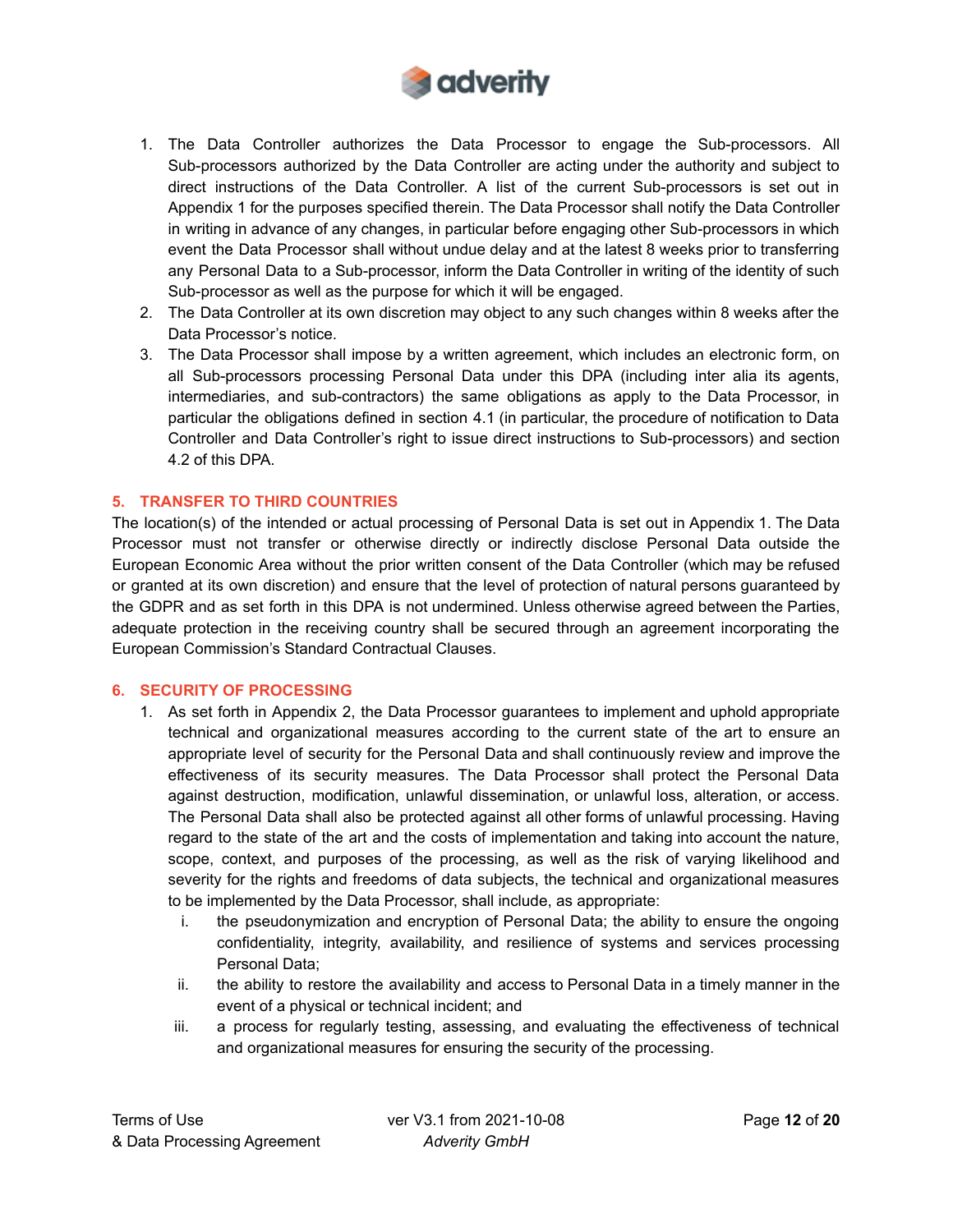

- 2. The Data Processor shall without undue delay notify the Data Controller of any accidental or unauthorized access or supposed access to Personal Data or any other actual or supposed, threatened, or potential security incidents (Personal Data Breach) after becoming aware of such incidents. The notification shall be in written form and shall at least:
	- i. describe the nature of the Personal Data breach including where possible, the categories and approximate number of data subjects concerned and the categories and approximate number of Personal Data records concerned;
	- ii. communicate the name and contact details of the data protection officer or another contact point where more information can be obtained;
	- iii. describe the likely consequences of the Personal Data Breach;
	- iv. describe the measures taken or proposed to be taken by the controller to address the Personal Data Breach, including, where appropriate, measures to mitigate its possible adverse effects;
	- v. include any other information available to the Data Processor which the Data Controller is required to notify the Data Protection Authorities and/or the data subjects.
- 3. The Data Processor will furthermore provide reasonable assistance requested by the Data Controller for the Data Controller to investigate the Personal Data Breach and notify it to the Data Protection Authorities and/or the data subjects as required by Applicable Data Protection Legislation.
- 4. In addition, the Data Processor shall at its own expense immediately take necessary measures to restore and/or reconstruct Personal Data that has been lost, damaged, destroyed, or corrupted as a result of the Personal Data Breach.
- 5. The Data Processor undertakes to not disclose or otherwise make the Personal Data processed under this DPA available to any third party, without the Data Controller's prior written approval. This section 6.5 shall not apply if the Data Processor is required by applicable laws and regulations to disclose Personal Data that the Data Processor processes on behalf of the Data Controller, in which case what is set out in section 3.5 shall apply.
- 6. The Data Processor undertakes to ensure that access to Personal Data under this DPA is restricted to those of its personnel who directly require access to the Personal Data in order to fulfill the Data Processor's obligations in accordance with this DPA and the Agreement. The Data Processor shall ensure that such personnel (whether employees or others engaged by the Data Processor) (i) has the necessary knowledge of and training in the Applicable Data Protection Legislation to perform the contracted services; and (ii) is bound by a confidentiality obligation concerning the Personal Data to the same extent as the Data Processor in accordance with this DPA.
- 7. The Data Processor requires all of its personnel (employees and Sub-processors) authorized to process Personal Data not to process Personal Data for any other purpose, except on instructions from the Data Controller or unless required by applicable law. The Data Processor shall ensure that this confidentiality obligation extends beyond the termination of employment contracts, Sub-processor contracts, service contracts or the termination of this DPA. This confidentiality obligation shall remain in force after the expiry or termination of the DPA.
- 8. The Data Processor appoints the following person responsible for data protection matters: Mr. Michael Pilz (dpo@adverity.com).

# **7. AUDIT RIGHTS**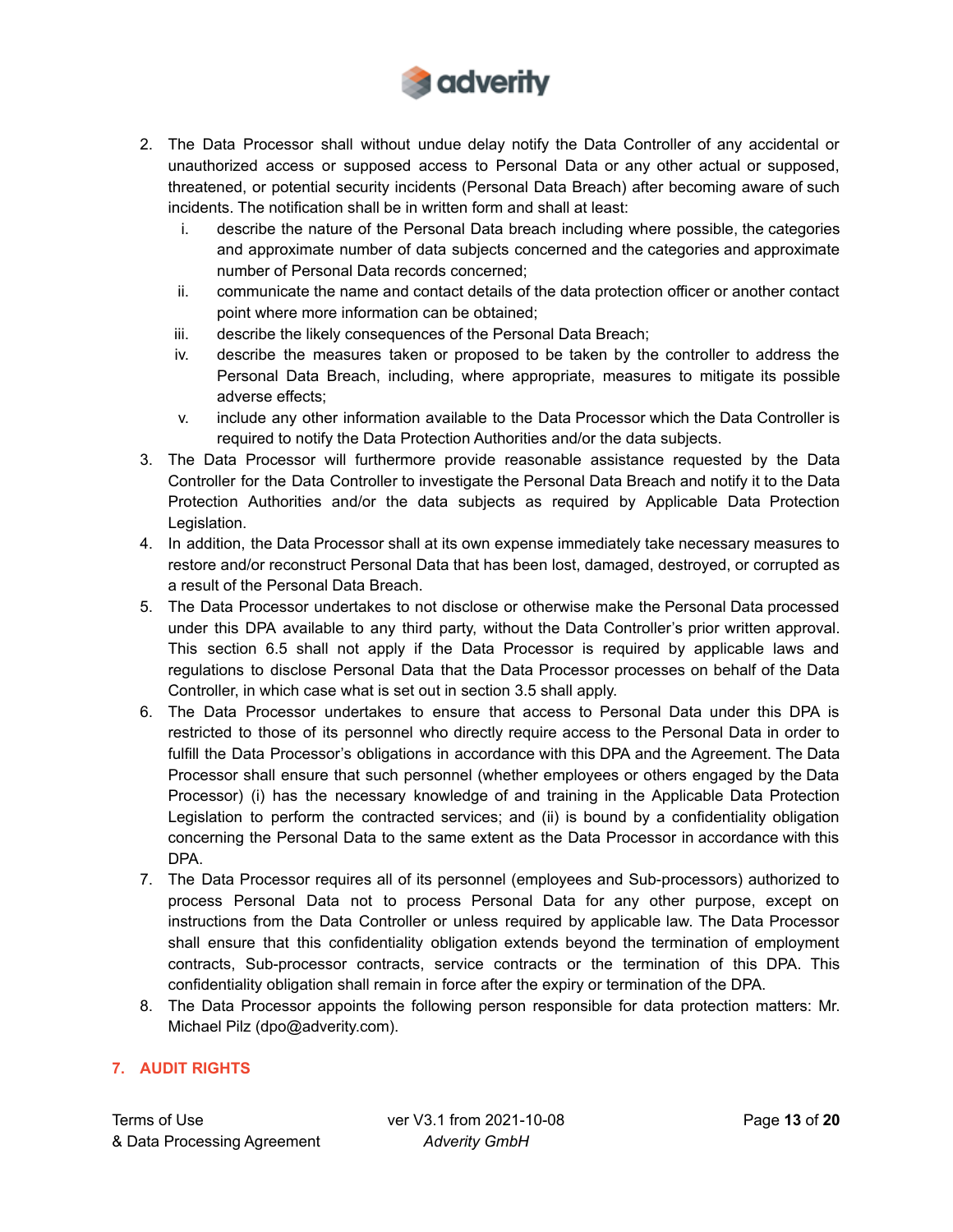

- 1. The Data Processor shall allow the Data Controller or an external auditor mandated by the Data Controller to conduct audits, investigations, and inspections on data protection and/or data security ("audit") in order to ensure that the Data Processor or Sub-processors are able to comply with the obligations under this DPA and Applicable Data Protection Legislation and that the Data Processor or Sub-processors have undertaken the required measures to ensure such compliance.
- 2. The Data Processor makes available all information necessary to demonstrate compliance with this DPA and Applicable Data Protection Legislation and assists the Data Controller in the performance of audits.

### **8. INDEMNIFICATION**

The Data Processor shall indemnify and hold harmless the Data Controller upon the Data Controller's first demand insofar as third parties (Data subjects in particular) make claims against the Data Controller on the grounds of an infringement of their personal rights or of data protection law where such infringement is caused by actions of the Data Processor in intentional or grossly negligent violation of this DPA. The obligation to indemnify is – except in cases of willful intent or in relation to personal injuries or death – capped with the number of fees paid by the Controller in the 12 months immediately before the infringing incidence.

### **9. TERM**

- 1. The term of this DPA follows the above-mentioned Agreements.
- 2. In case of a termination of the Agreement, this DPA shall remain in force as long as the Data Processor processes Personal Data for the Data Controller.
- 3. The Data Controller may terminate the Agreement without notice as a result of a breach of the obligations under this DPA by the Data Processor or one of its Sub-processors.

### **10. NOTICES**

- 1. Any notice or other communication to be provided by one party to the other party under this DPA, shall be provided in accordance with the notices provision of the Agreement.
- 2. In case the Data Processor determines that any instruction to process data of the Data Controller violates Applicable Data Protection Legislation or substantial provisions of this DPA (including technical and organizational measures), it will immediately inform the Data Controller thereof.

# **11. MEASURES UPON COMPLETION OF PROCESSING OF PERSONAL DATA**

- 1. Upon expiration or termination of this DPA, the Data Processor shall delete or return all Personal Data (including any copies thereof) to the Data Controller, as instructed by the Data Controller, and shall ensure that any Sub-processors do the same unless otherwise required by applicable law. When returning the Personal Data, the Data Processor shall provide the Data Controller with all necessary assistance.
- 2. Upon request by the Data Controller, the Data Processor shall provide written notice of the measures taken by itself or its Sub-processors with regard to the deletion or return of the Personal Data upon the completion of the processing.

# **12. FINAL PROVISIONS**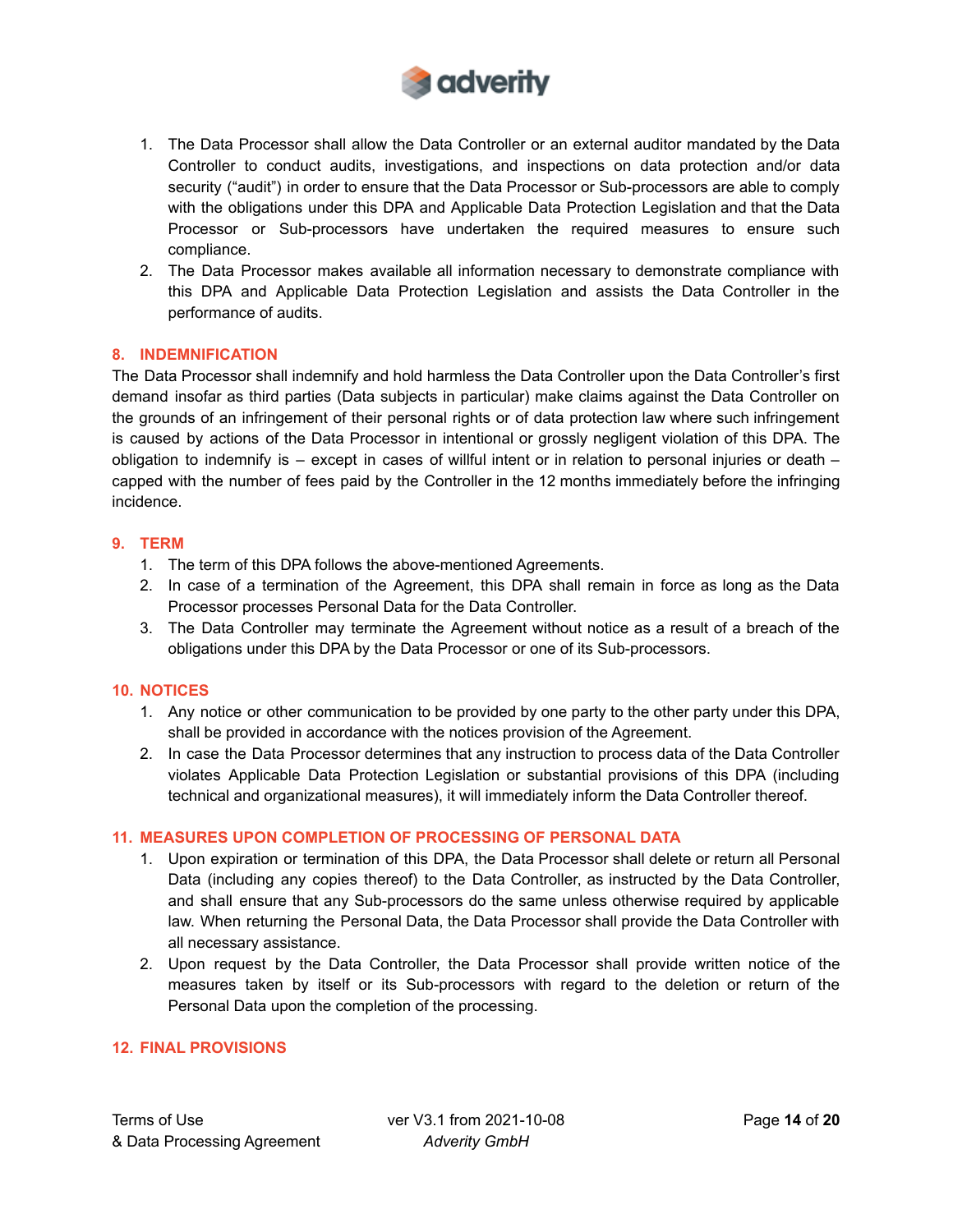

- 1. If the Data Controller and the Data Processor have entered into additional agreements in conflict with this DPA, the provisions of this DPA regarding the processing of Personal Data shall take priority, except where such provision is included in the Commercial Agreement for the purpose of supplementing this DPA. All other conflicting provisions shall be governed by the provisions of the Commercial Agreement.
- 2. This DPA is governed by the law of the Republic of Austria to the exclusion of the conflict law rules under private international law and the UN Convention on the International Sale of Goods. In the event of all disputes arising from a contract – including disputes about its existence or non-existence – the courts with subject-matter jurisdiction at the registered seat of the Data Processor shall be the exclusive forum.
- 3. If a provision or parts of a provision in this DPA is or becomes ineffective under applicable legislation, this will not affect the effectiveness and validity of the remaining provisions. The contracting parties will replace it with a provision that, in terms of content, is as close as possible to the ineffective provision.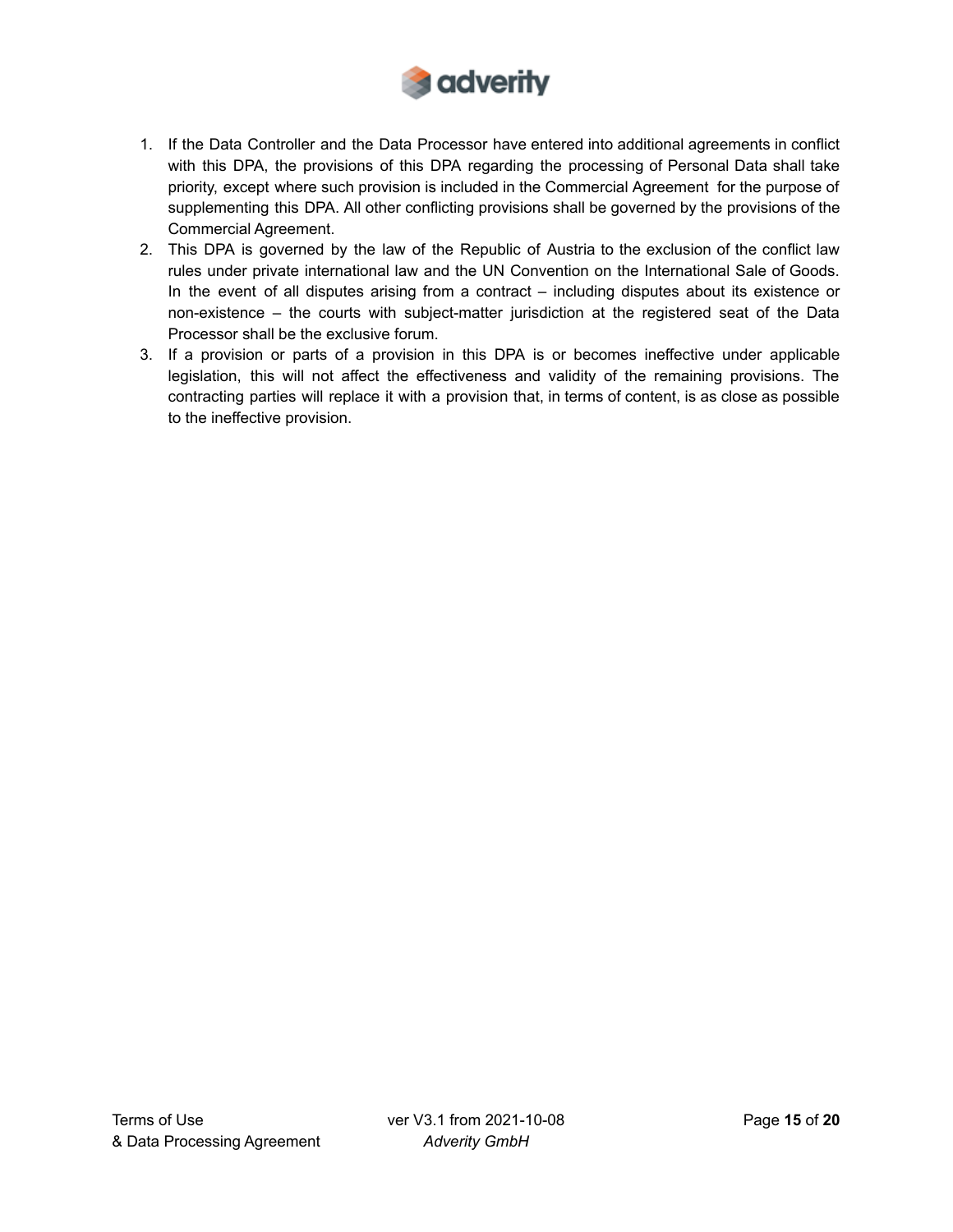

# Appendix 1 to the DPA - Data Processing Instructions

| <b>Purposes</b><br>Specify all purposes for which the<br>Personal Data will be processed by the<br>Data Processor.                                         | Provide access to Data Processor's marketing data reporting and<br>analytics Application Services.                                                                                                                                                                                                                                                                                                                                                                                             |
|------------------------------------------------------------------------------------------------------------------------------------------------------------|------------------------------------------------------------------------------------------------------------------------------------------------------------------------------------------------------------------------------------------------------------------------------------------------------------------------------------------------------------------------------------------------------------------------------------------------------------------------------------------------|
| <b>Categories of Data</b><br>Specify the different types of Personal<br>Data that will be processed by the Data<br>Processor                               | The following Personal Data is processed by default. If the Data<br>Controller intends to process other categories of Personal Data with the<br>Application Services of the Data Processor, the latter must be notified<br>hereof, and an additional agreement must be concluded.<br><b>Email Address</b><br><b>IP Address</b><br>$\bullet$<br>Timestamps<br>$\bullet$<br>Name (on a voluntary basis)                                                                                          |
| <b>Special categories of Personal Data</b><br>Specify the different special categories of<br>Personal Data that will be processed by<br>the Data Processor | The Controller does not intend to and will not instruct the Processor to<br>process any special categories of Personal Data.<br>In the event that the Data Controller instructs the Data Processor to<br>process special categories of Personal Data on its behalf, the Data<br>Controller shall ensure that all legal requirements for the processing of<br>such special categories of Personal Data by the Data Processor (esp.<br>those set forth in art. 9 (2) GDPR) are met at all times. |
| <b>Data Subjects</b><br>Specify the categories of data subjects<br>whose personal data will be processed by<br>the Data Processor.                         | The following categories of data subjects are affected by the data<br>processing operations by default. If the Data Controller intends to<br>process Personal Data of other categories of data subjects with the<br>Application Services of the Data Processor, the latter must be notified<br>hereof, and an additional agreement must be concluded.<br>Users of the Application Services                                                                                                     |
| <b>Processing Operations</b><br>Specify all processing activities to be<br>conducted by the Data Processor                                                 | Collect, store, and process data to enable access to the Data<br>Processor's Application Services.                                                                                                                                                                                                                                                                                                                                                                                             |
| Sub-processor(s)<br>Specify the Sub-processors engaged by<br>the Data Processor (if any) and the                                                           | Applicable in case of Application Services hosting by Data Processor:                                                                                                                                                                                                                                                                                                                                                                                                                          |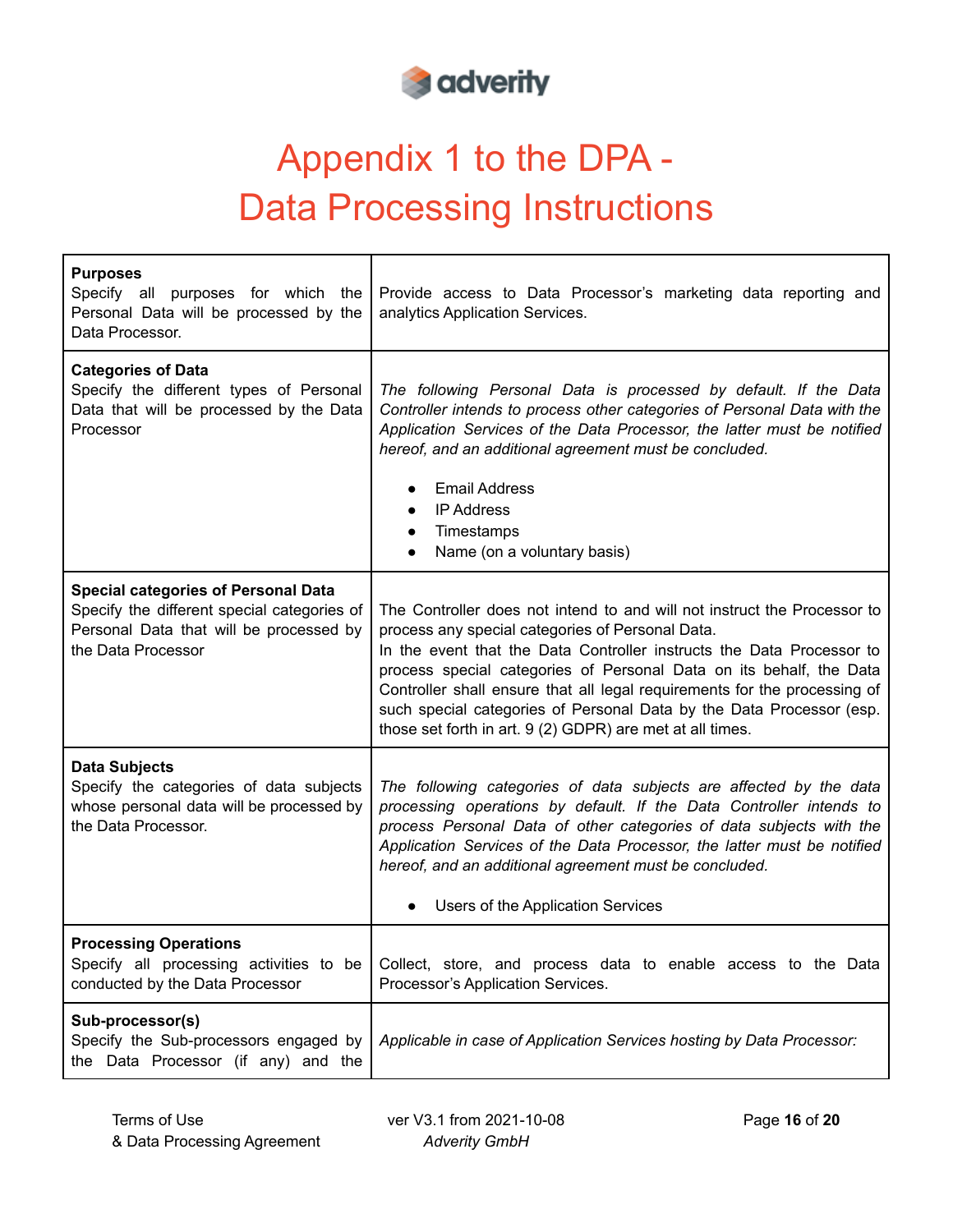

| purposes for which the personal data is<br>processed by such Sub-processor                                                                                                       | 1. Amazon Web Services legal entity contracting with Austrian<br>legal entities; or Google legal entity contracting with Austrian<br>legal entities; or Microsoft Ireland Operations Ltd, (One Microsoft<br>Place, South County Business Park, Leopardstown, Dublin 18,<br>D18 P521, Ireland).<br>Purpose: Hosting infrastructure for servers and databases. |
|----------------------------------------------------------------------------------------------------------------------------------------------------------------------------------|--------------------------------------------------------------------------------------------------------------------------------------------------------------------------------------------------------------------------------------------------------------------------------------------------------------------------------------------------------------|
|                                                                                                                                                                                  | 2. Snowflake Computing Netherlands B.V. (Gustav Mahlerlaan<br>300, 1082 ME Amsterdam, The Netherlands)<br>Purpose: Database.                                                                                                                                                                                                                                 |
|                                                                                                                                                                                  | 3. Adverity Inc., 75 Rockefeller Plaza, Suite 22B, New York, NY<br>10019, USA<br>Purpose: Support internal business operations.                                                                                                                                                                                                                              |
|                                                                                                                                                                                  | Applicable in case of Application Services hosting by Data Controller:                                                                                                                                                                                                                                                                                       |
|                                                                                                                                                                                  | 1. Snowflake Computing Netherlands B.V. (Gustav Mahlerlaan<br>300, 1082 ME Amsterdam, The Netherlands)<br>Purpose: Database.                                                                                                                                                                                                                                 |
|                                                                                                                                                                                  | 2. Adverity Inc., 75 Rockefeller Plaza, Suite 22B, New York, NY<br>10019, USA<br>Purpose: Support internal business operations.                                                                                                                                                                                                                              |
| <b>Location of Processing Operations</b><br>Specify all locations where the Personal<br>Data will be processed by the Data<br>Processor and any Sub-processor (if<br>applicable) | Applicable in case of Application Services hosting by Data Processor:<br>If the Data Controller is based in the EU, the data will be hosted<br>$\bullet$<br>on servers located in a data center in the EU.                                                                                                                                                   |
|                                                                                                                                                                                  | If the Data Controller is located outside the EU, the data might<br>be hosted on servers inside or outside the EU.                                                                                                                                                                                                                                           |
|                                                                                                                                                                                  | At the request of the Data Controller, the specific location will be<br>communicated to the Data Controller.                                                                                                                                                                                                                                                 |
|                                                                                                                                                                                  | Applicable in case of Application Services hosting by Data Controller:                                                                                                                                                                                                                                                                                       |
|                                                                                                                                                                                  | If the Data Controller is based in the EU, the data will be hosted<br>on servers located in a data center in the EU.                                                                                                                                                                                                                                         |
|                                                                                                                                                                                  | If the Data Controller is located outside the EU, the data might<br>$\bullet$<br>be hosted on servers inside or outside the EU.                                                                                                                                                                                                                              |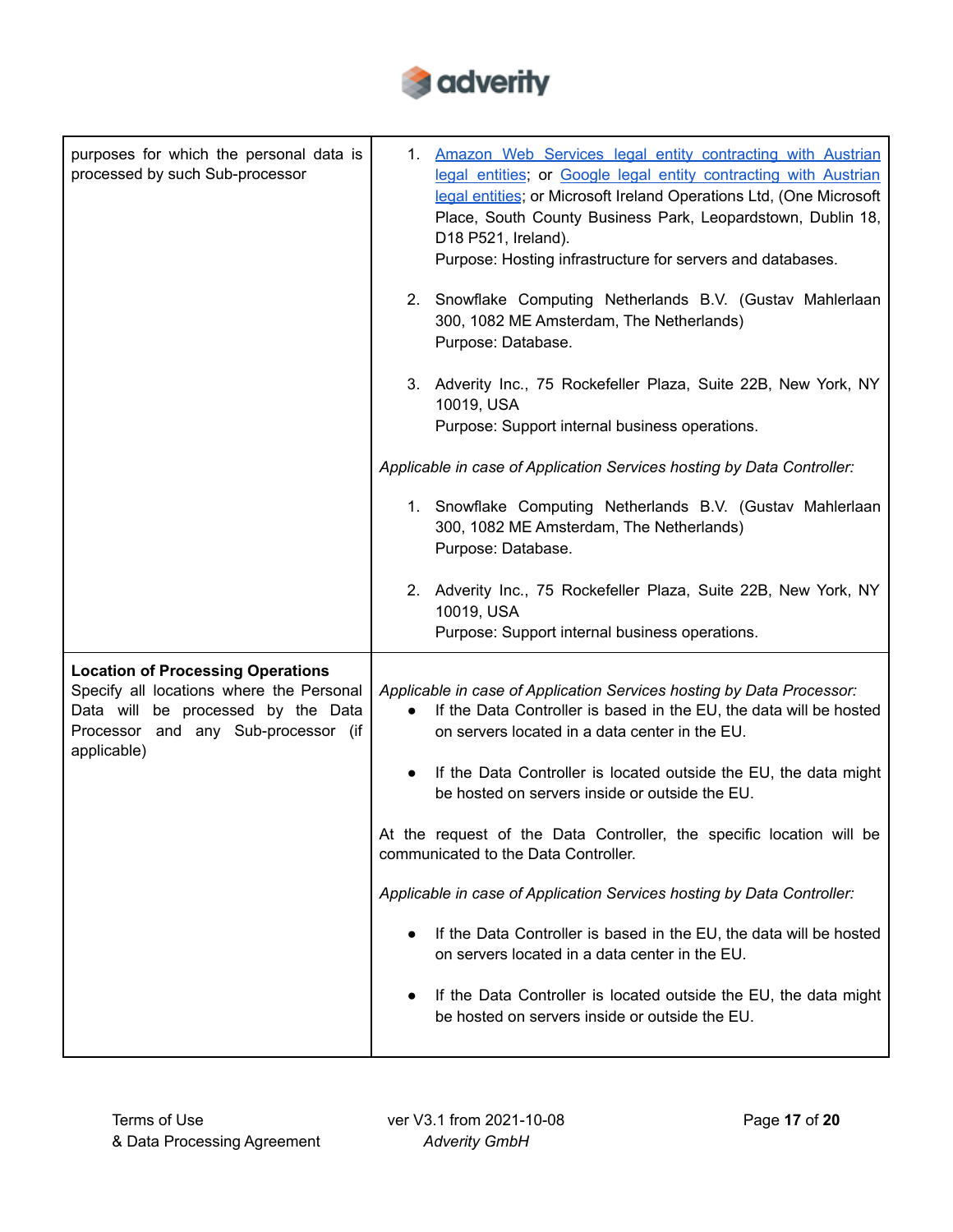

|  |                                      |  | At the request of the Data Controller, the specific location will be |  |  |  |
|--|--------------------------------------|--|----------------------------------------------------------------------|--|--|--|
|  | communicated to the Data Controller. |  |                                                                      |  |  |  |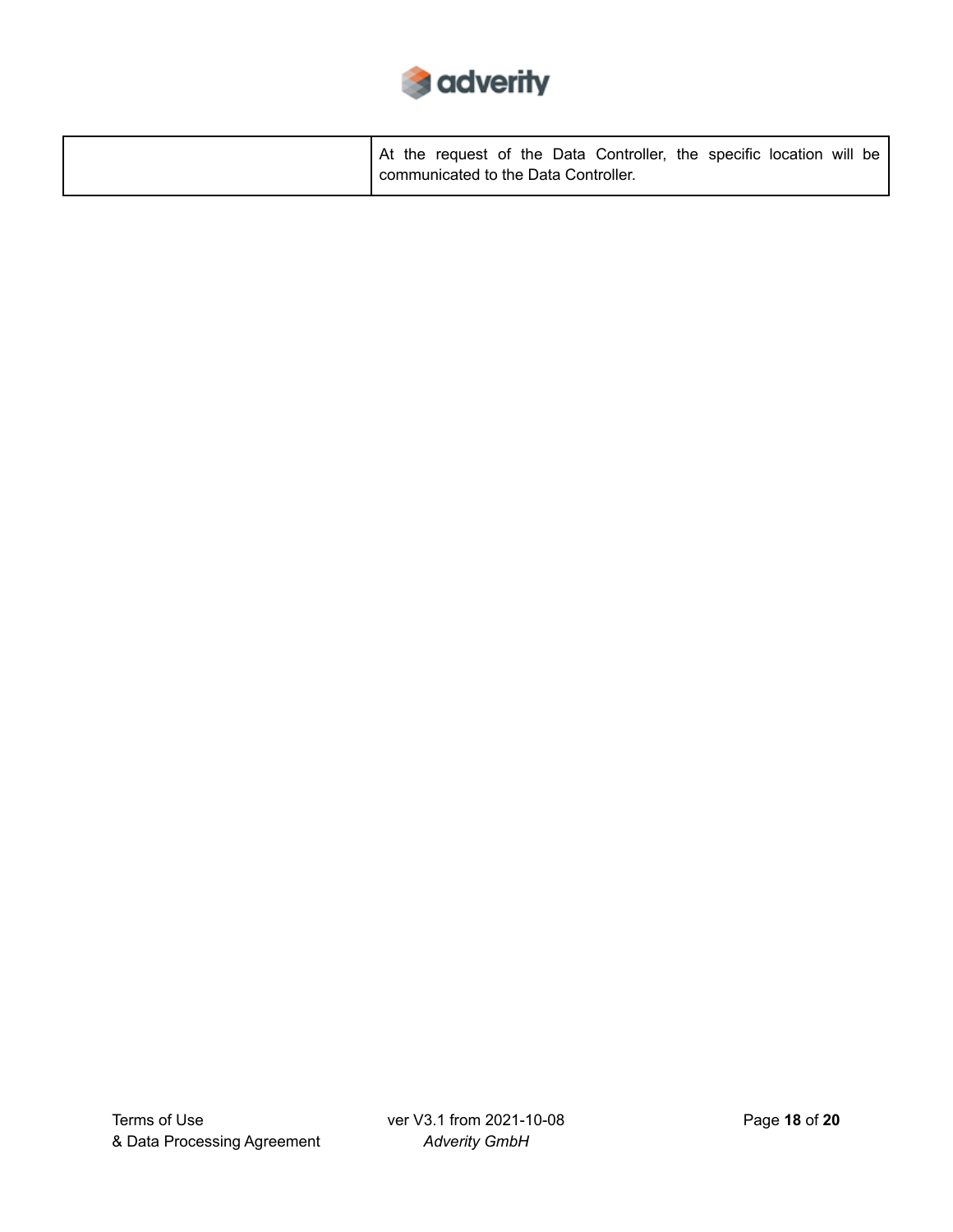

# Appendix 2 - Technical and Organizational Measures ("TOMs")

The Data Processor confirms that the implemented technical and organizational measures provide an appropriate level of protection for the Data Controller's Personal Data considering the risks associated with the processing.

| <b>General Description of</b><br><b>Measures</b>                                                                                                                                                                                                                                                 | <b>Description of Measures Implemented</b>                                                                                                                                                                                                                                                                                                                                                                                                                                                                                         |
|--------------------------------------------------------------------------------------------------------------------------------------------------------------------------------------------------------------------------------------------------------------------------------------------------|------------------------------------------------------------------------------------------------------------------------------------------------------------------------------------------------------------------------------------------------------------------------------------------------------------------------------------------------------------------------------------------------------------------------------------------------------------------------------------------------------------------------------------|
| <b>Access Control (premises)</b><br>Preventing unauthorized persons<br>from gaining access to data<br>processing systems                                                                                                                                                                         | Used hosting provider complies:<br>with ISO 27018 which is based on ISO 27000<br>$\bullet$<br>Access control systems (smart cards, biometric control)<br>$\bullet$<br>Security personnel at entrances (backgrounds checked)<br>$\bullet$<br>Right to access generally limited<br>$\bullet$<br>List of authorized people (manager approval required)<br>$\bullet$<br>Surveillance systems (alarm system, door prop alarm,<br>$\bullet$<br>motion detectors, 24x7 CCTV)<br>Visitor logbook (time and purpose of entry, time of exit) |
| <b>Access Control (systems)</b><br>Preventing data processing<br>systems from being used without<br>authorization                                                                                                                                                                                | Database security controls restrict access<br>$\bullet$<br>Access rights based on roles and need to know<br>$\bullet$<br>Password policy<br>$\bullet$<br>Automatic blocking of access (e.g. password, timeout)<br>$\bullet$<br>Protocol of failed log-in attempts<br>$\bullet$                                                                                                                                                                                                                                                     |
| Access Control (data)<br>Ensuring that persons entitled to<br>use a data processing system<br>have access only to the data to<br>which they have a right of access<br>and that Personal Data cannot be<br>read, copied, modified, or<br>removed without authorization                            | Access rights based on roles and need to know<br>$\bullet$<br>Approval process for access rights; periodical reviews and<br>audits<br>Signed confidentiality undertakings<br>$\bullet$<br>Optional restricted to Office IPs                                                                                                                                                                                                                                                                                                        |
| <b>Transmission Control</b><br><b>Ensuring that Personal Data</b><br>cannot be read, copied, modified,<br>or removed without authorization<br>during electronic transmission or<br>transport and that it is possible to<br>review and establish which bodies<br>are to receive the Personal Data | Encrypted transfer (HTTPS, SSL, SSH; RSA, 4096-bit<br>$\bullet$<br>keys)<br>Log files                                                                                                                                                                                                                                                                                                                                                                                                                                              |
| <b>Input Control</b><br>Ensuring that it is possible to                                                                                                                                                                                                                                          | Access rights based on roles and need to know<br>$\bullet$                                                                                                                                                                                                                                                                                                                                                                                                                                                                         |